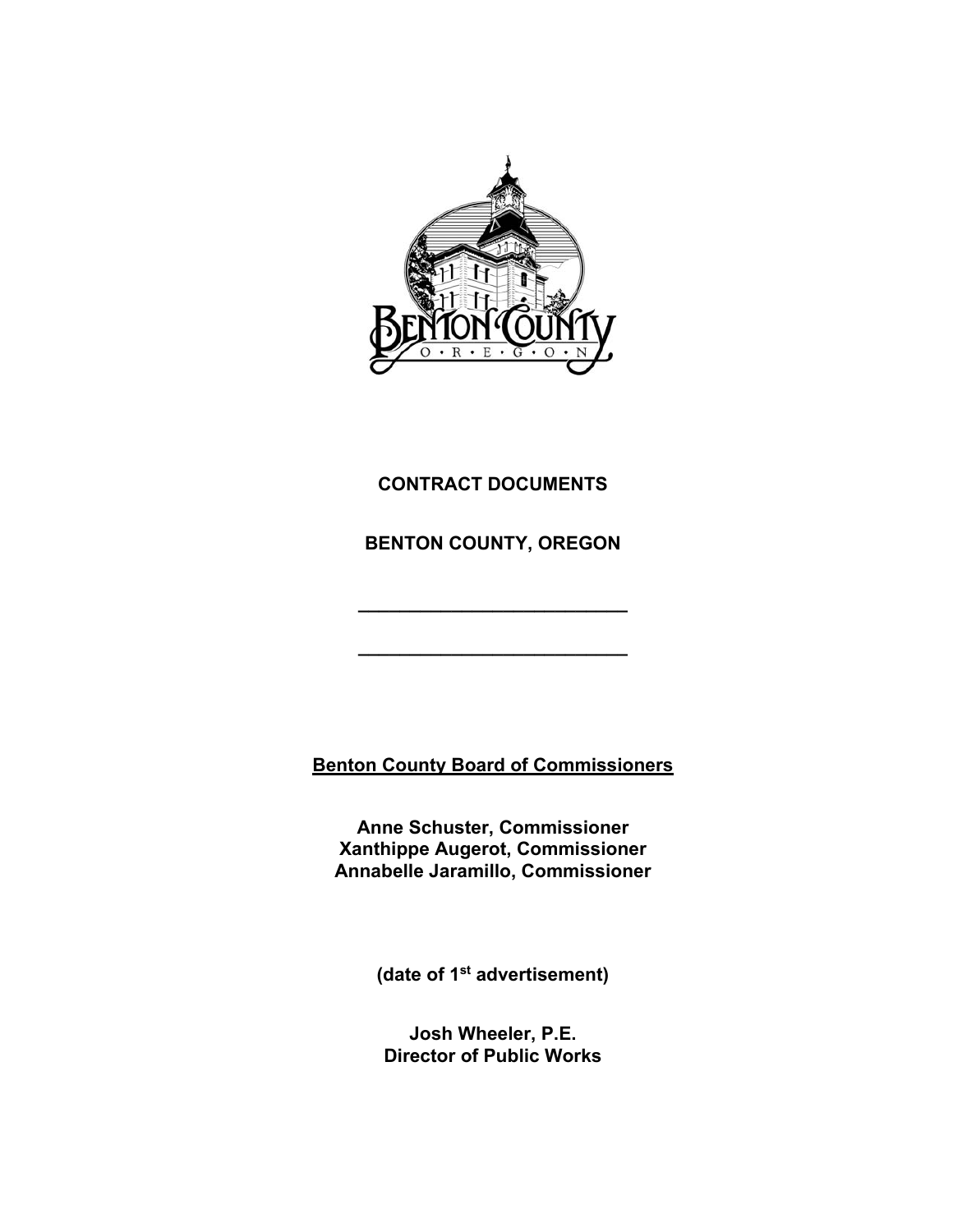# **Contract Title)**

# **TABLE OF CONTENTS**

| <b>Section A</b> | <b>Instructions to Bidders</b>                                                                |  |
|------------------|-----------------------------------------------------------------------------------------------|--|
|                  |                                                                                               |  |
| <b>Section B</b> |                                                                                               |  |
|                  |                                                                                               |  |
|                  | <b>Employee Drug Testing Program Certification Form11</b>                                     |  |
|                  |                                                                                               |  |
| <b>Section C</b> |                                                                                               |  |
| <b>Section D</b> | <b>Technical Specifications</b><br><b>Construction Drawings</b><br><b>Standard Provisions</b> |  |
| <b>Section E</b> | http://www.oregon.gov/BOLI/WHD/PWR/pwr_book.shtml                                             |  |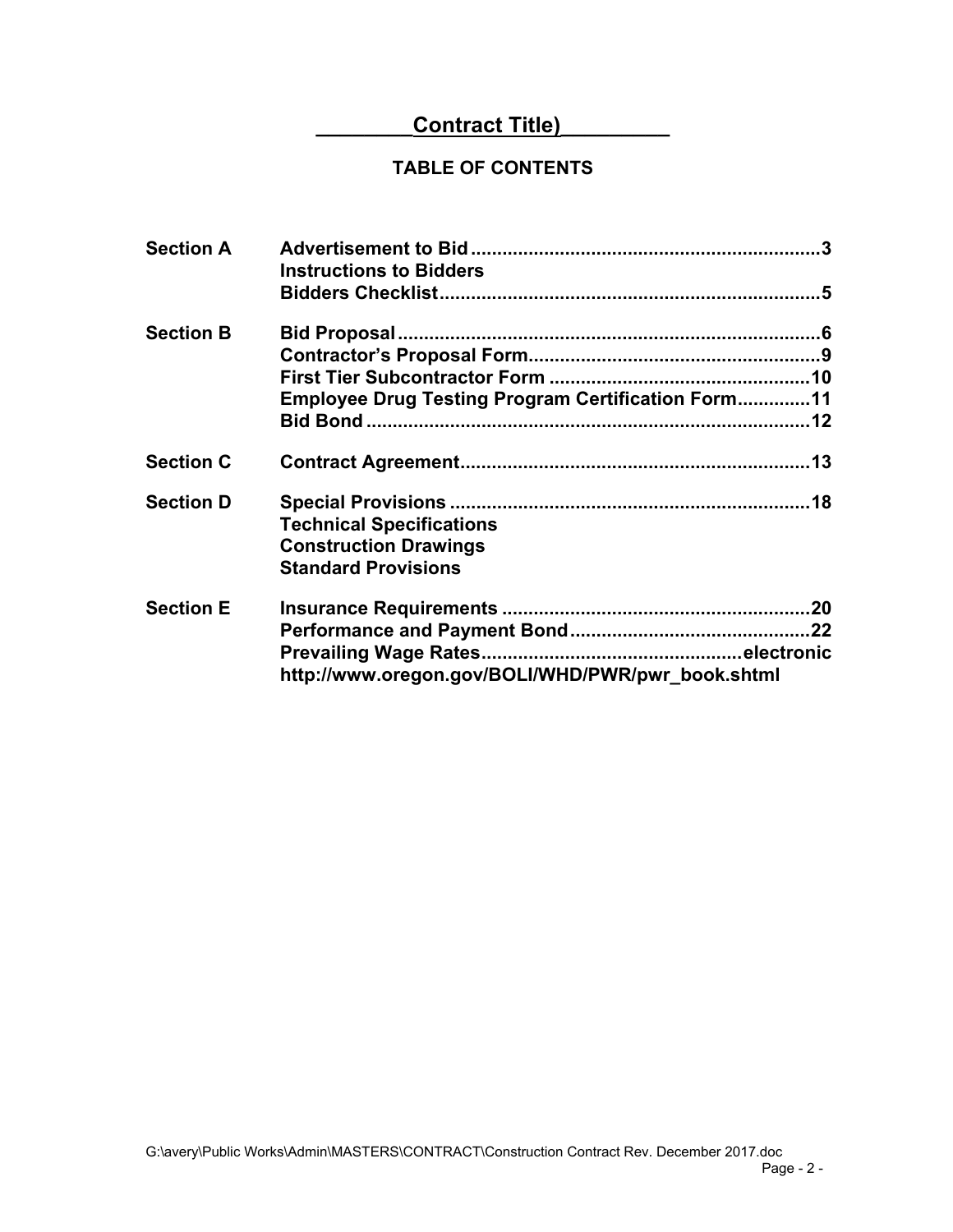Section A Public Improvement Advertisement for Bids

# **ADVERTISEMENT FOR BIDS**

Benton County invites bids for the

## **BRIEF DESCRIPTION OF WORK TO BE PERFORMED**

The proposed work generally consists of furnishing all labor, equipment, materials, and supervision for the construction of

\_\_\_\_\_\_\_\_\_\_\_\_\_\_\_\_\_\_\_\_\_\_\_\_\_\_\_\_\_\_\_\_\_\_\_\_\_\_\_\_\_\_\_\_\_\_\_\_\_\_\_\_\_\_\_\_\_\_\_\_\_\_\_\_\_

per Contract Documents.

Plans, specifications, and bid documents will be available on \_\_\_\_\_\_\_\_\_\_\_\_\_\_\_\_\_\_\_\_\_\_\_, in the office of the Public Works Department, 360 SW Avery Avenue, Corvallis, Oregon at no cost or viewed at https://www.co.benton.or.us/rfps. Copies of the standard provisions are available upon request and are made part of the final contract agreement.

To be considered for award the following conditions must be met:

- 1) Bidders must prequalify in accordance with ORS 279C.430 and provisions of public contracting rules as adopted by Benton County at least two days prior to the date of the bid opening.
- 2) Bidders must be prequalified for the following work classes:

**Construction** Landscape

Prequalification can be met by bidder submitting Oregon Department of Transportation prequalification or providing two (2) to three (3) examples of similar construction projects completed.

- 3) The Bid Proposal must be submitted on the prescribed form and shall contain a statement by the bidder that the bid complies with the provisions of ORS 279C.800 to 279C.870, and contain a statement as to whether the bidder is a resident bidder as defined in ORS 279A.120.
- 4) The Contractor must be registered with the Oregon Construction Contractors Board and shall have the appropriate license necessary to perform the work under this bid, or the State Landscape Contractors Board in order for his/her bid to be considered on construction contracts.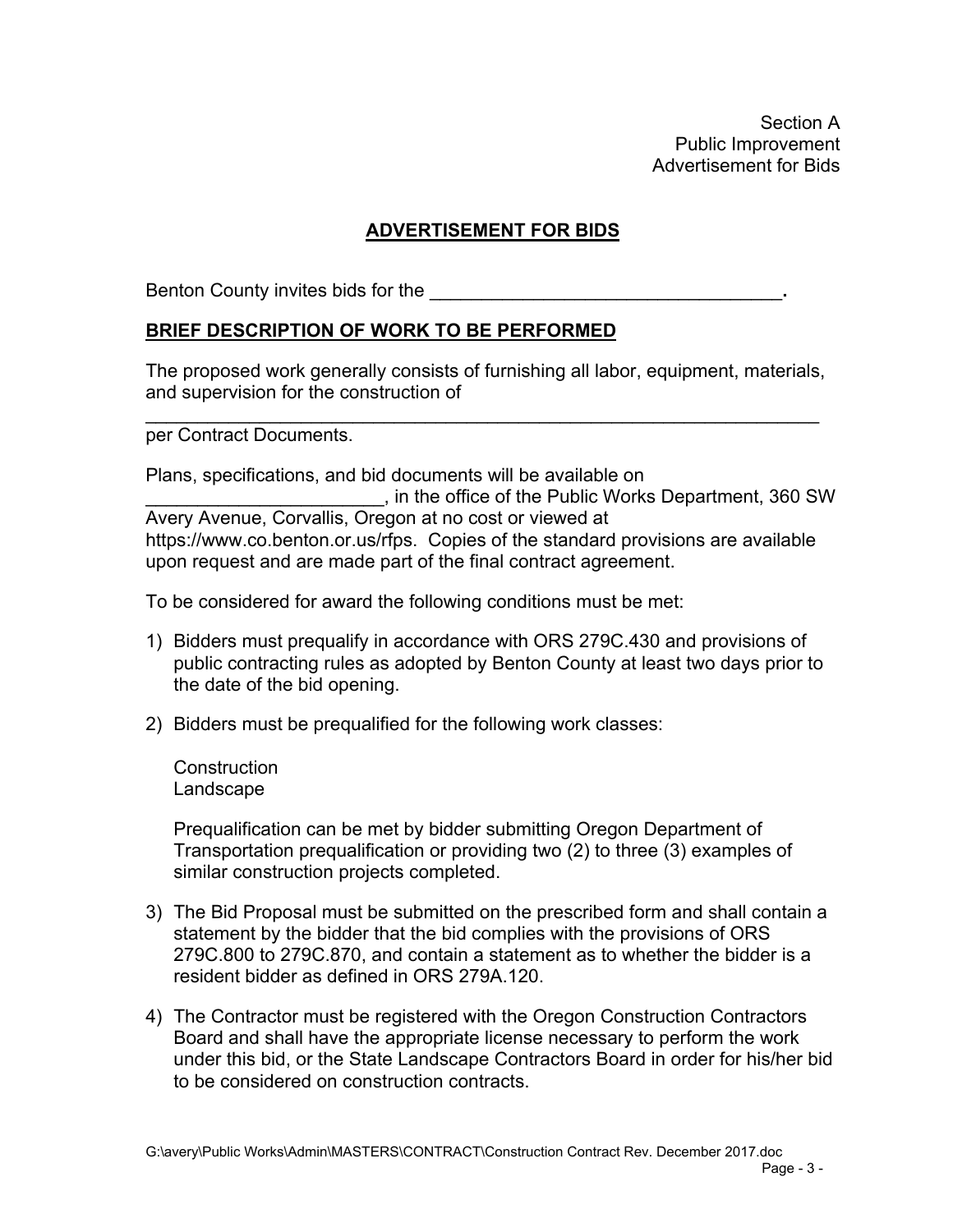- 5) The Bid Proposal must be accompanied by cash, cashier's check, certified check or bid bond payable to Benton County, Corvallis, Oregon, in an amount not less than ten percent (10%) of the total bid amount.
- 6) The CONTRACTOR shall, within two working hours of the date and time of the deadline when the bids are due to the COUNTY, submit to the COUNTY a disclosure of any first-tier subcontractor that will be furnishing labor or materials in connection with the public improvement and whose contract value is equal to or greater than:
	- a) Five percent of the total project bid or \$15,000, whichever is larger; or
	- b) \$350,000, regardless of the percentage of the total project bid.

The disclosure of first-tier subcontractors shall include:

- a) The name and address of each subcontractor;
- b) The registration number assigned to the subcontractor by the Oregon Construction Contractors Board if the subcontractor is required to have a certificate of registration issued by the board;
- c) The category of work that each subcontractor will perform; and the amount of the contract of the subcontractor.
- 7) **Return the entire contract and proposal documents.** Bid must be in writing, sealed, marked plainly as\_\_\_\_\_\_\_\_\_\_\_\_\_\_\_\_\_\_\_\_\_\_\_\_\_\_\_\_\_\_\_\_\_\_\_\_\_\_\_\_\_\_**,** and received by Joyce Galloway, Benton County Department of Public Works, 360 SW Avery Avenue, Corvallis, Oregon, 97333.

| by $2:00$ p.m. local time on |                |  | at which time the bids |
|------------------------------|----------------|--|------------------------|
| Time                         | Month Day Year |  |                        |

will be publicly opened and read. **All bidders must submit a list of their first-tier subcontractors no later than 4:00 p.m. local time that same day**.

Benton County reserves the right to reject any or all bids, to postpone the award of the contract for a period not to exceed thirty (30) days, and to accept that proposal which is in the best interest of the County.

Dated this day of the control of the control of the control of the control of the control of the control of the control of the control of the control of the control of the control of the control of the control of the contr

Benton County, Oregon

By \_\_\_\_\_\_\_\_\_\_\_\_\_\_\_\_\_\_\_\_\_\_\_\_\_\_\_\_\_\_

 Josh Wheeler, P.E. Director of Public Works

PUBLISH: Cazette Times and Daily Journal of Commerce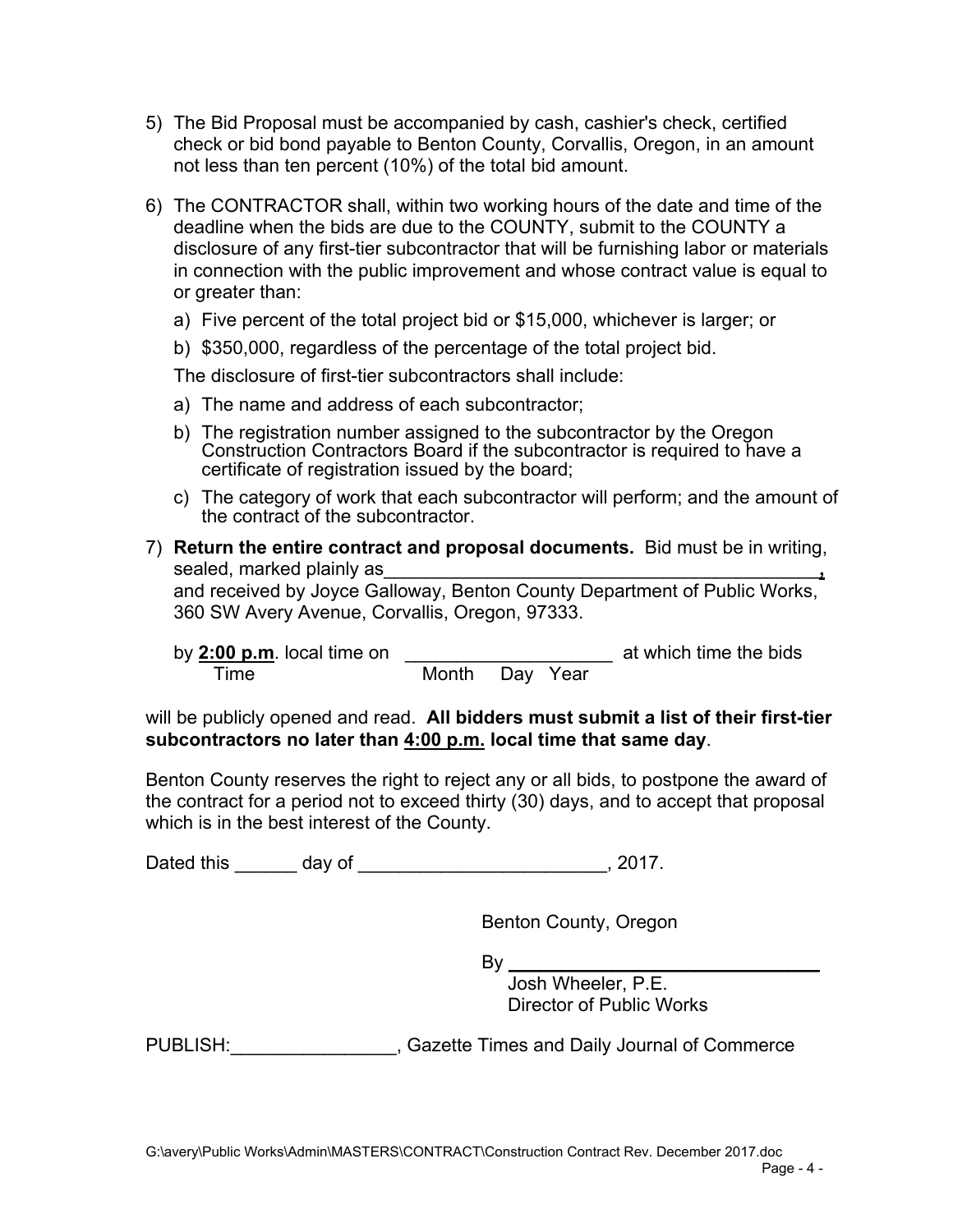# **BIDDER'S CHECKLIST**

# **Bidders attention is called to the following forms which must be executed in full as required:**

- **A. BID FORM (S):** Each bidder shall complete the bid form(s). Prices must be shown in the spaces provided and must be expressed in both words and figures. Where conflict occurs, written or typed words shall prevail.
- **B. BID BOND:** This form is to be executed by bidder and bidder's Surety. The amount of cash, certified check, cashier's check, irrevocable letter of credit or Bid Bond shall not be less than 10% (ten percent) of the total Bid amount.
- **C.** FIRST-TIER SUBCONTRACTOR DISCLOSURE FORM: When the contract value is greater the \$100,000, this form must be submitted by the bid submission deadline or within two working hours of such submission deadline. If no subcontractors will be used, the bidder must indicate "NONE" on the disclosure form. Failure to submit this form will result in the bid becoming non-responsive and such bid will not be considered for award.
- **D. DRUG TESTING PROGRAM CERTIFICATION FORM:** This form must be submitted with the bid to demonstrate that bidder has an employee drug and alcohol testing program in place and will continue to keep the program in place throughout the duration of performing the Contract awarded.

The following forms are to be executed after the Contract is awarded:

- **A. CONSTRUCTION CONTRACT:** This agreement is to be executed by the successful bidder.
- **B. PERFORMANCE AND PAYMENT BOND:** Bonds are to be executed by the successful bidder and bidder's Surety Company and submitted at the time of the Contract is executed.
- **C. PUBLIC WORKS WAGE CERTIFICATION FORM:** This form is to be completed in accordance with state law and submitted with the every request for payment.
- **D. CERTIFICATES OF INSURANCE:** Certificates are to be executed by the successful bidder and bidder's insurance companies and submitted at the time the Contract is executed.
- **E. Other Bond:** If project is over \$100,000, CONTRACTORS AND SUB-CONTRACTORS shall file a \$30,000 Public Works Bond with the Construction Contractor's Board.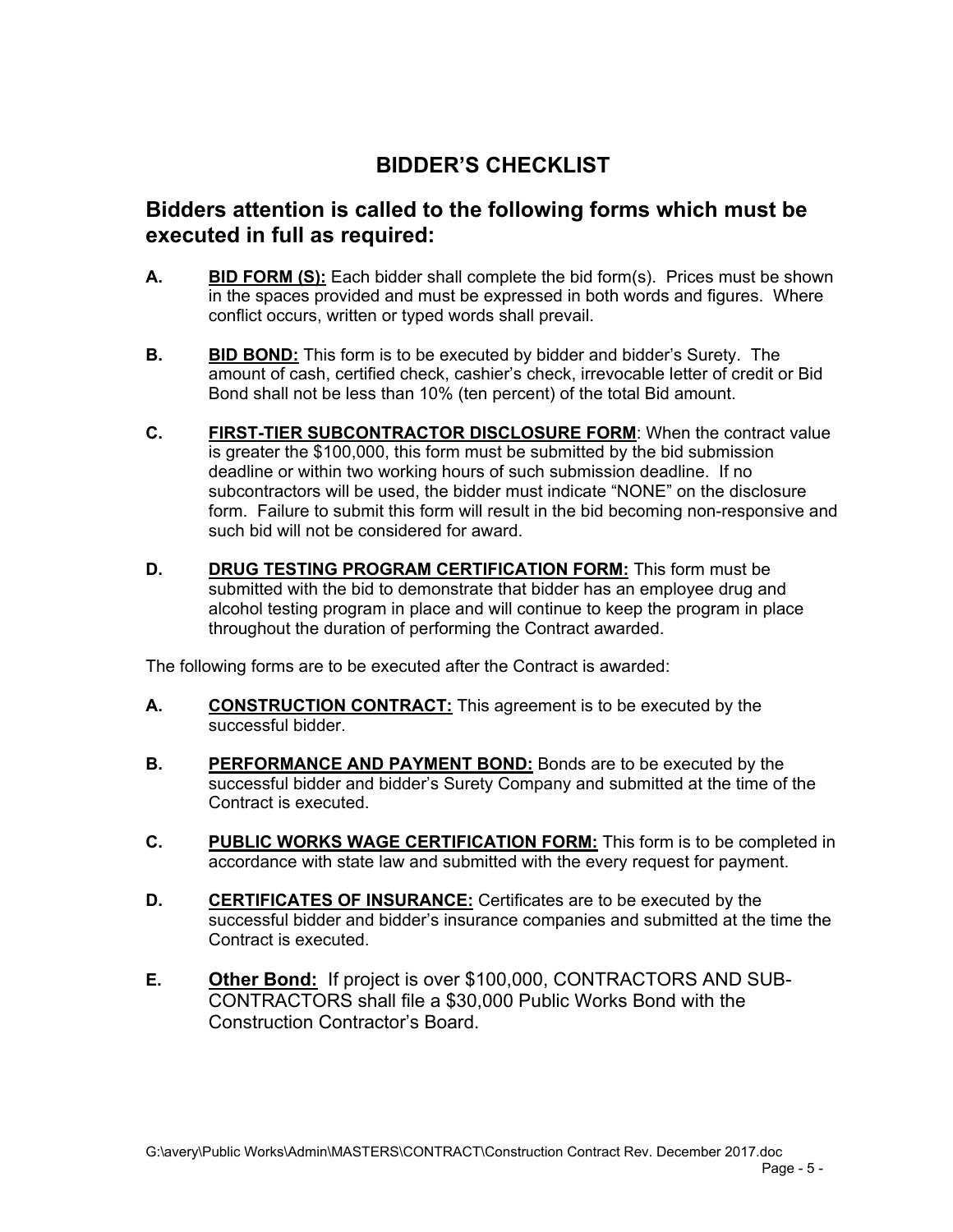## **BID PROPOSAL**

Benton County Public Works Department 360 SW Avery Avenue Corvallis, Oregon

The undersigned, hereinafter called the bidder, declares that the only persons or parties interested in the proposal are those named herein, that the proposal is in all respects fair and without fraud, that it is made without collusion with any official or employee of the County, and that the proposal is made without any connection or collusion with any person making another proposal on this Contract.

The bidder further declares that he has carefully examined the Contract documents for the construction of the proposed improvements; that he has personally inspected the site; that he has satisfied himself as to the quantities of materials, items of equipment, and conditions of work involved, including the fact that the description of the work and materials as included herein is brief and is intended only to indicate the general nature of such items and to identify the said quantities with the detailed requirements of the Contract documents; and that this proposal is made according to the provisions and under the terms of the Contract documents, which documents are hereby made a part of this proposal.

The bidder agrees that if this proposal is accepted, he will, within seven (7) calendar days after notification of acceptance, execute the Contract with the County in the form of Contract provided by the County, and will, at the time of execution of the Contract, deliver to the County the performance bond and insurance certificates required by the Contract. The Contractor further agrees, to the extent of this proposal, to furnish all necessary labor, equipment and tools to meet the requirements of this Contract, within seven calendar days of receiving formal written notice to proceed from the County.

The bidder further agrees to complete construction of all work in all respects as set forth in the Special Provisions and certifies that all provisions of Oregon Law (ORS 279C.840), relating to prevailing wage rates, and all other applicable provisions of ORS 279A, B and C are incorporated in and shall be complied with in making this proposal. CONTRACTOR shall ensure all employees are paid not less than the specified minimum hourly rate of wage if the project is subject to the prevailing wage rate law. Contractor certifies that it is not disqualified or debarred from entering into this contract under ORS 279B.130, 279C.440 and/or any applicable Federal compliance requirements in accordance with 2 CFR part 180.

In the event the bidder is awarded the Contract and shall fail to complete the work within the time limit or extended time limit agreed upon, as more particularly set forth in the Contract documents, liquidated damages shall be paid to the County at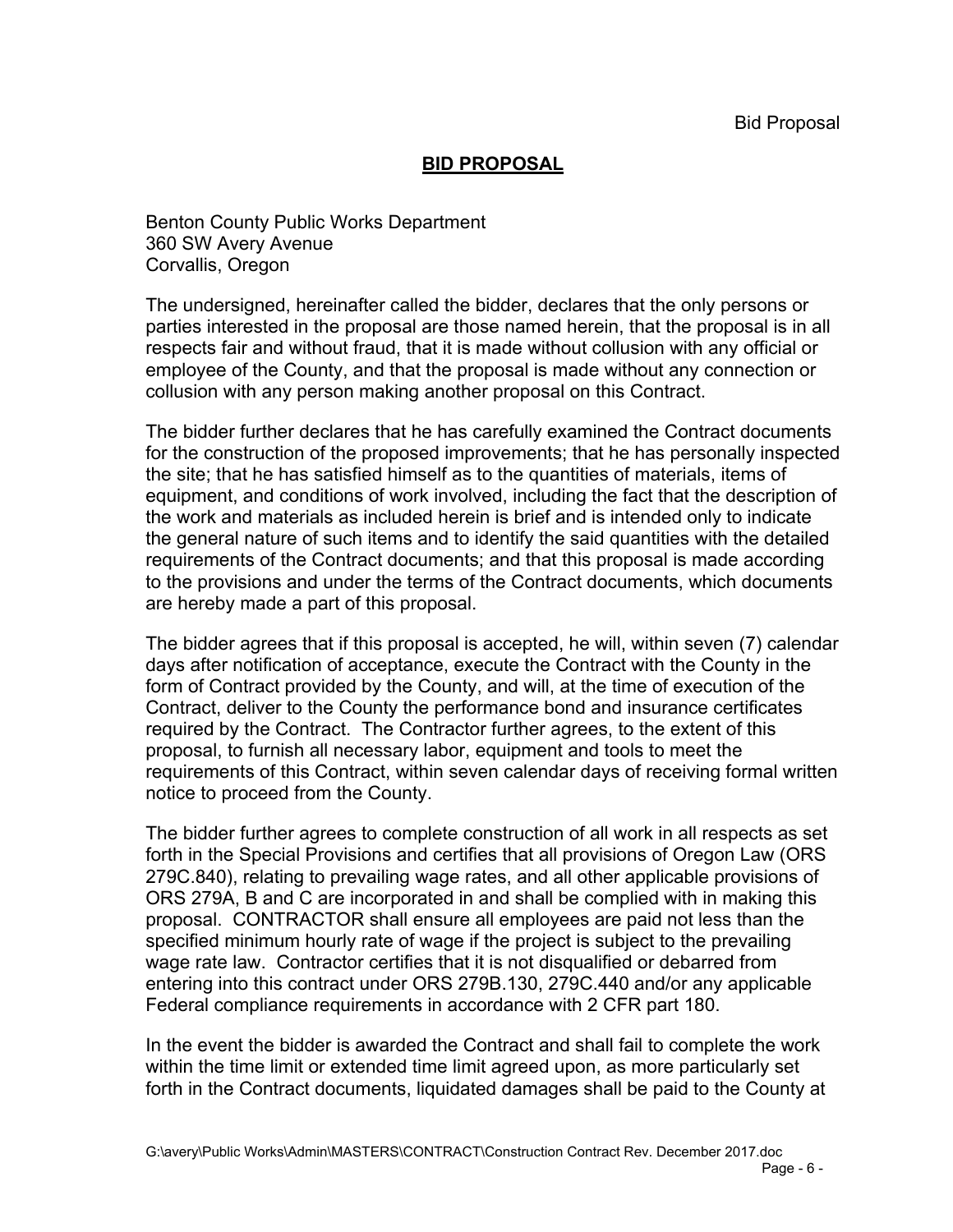the rate of Four Hundred dollars (\$400.00) per day until the work shall have been finished, as provided by the Contract documents. It is agreed that the said sum is a fair measure of the amount of damage the County will sustain in case the work is not completed in a timely fashion. Sundays and legal holidays shall be excluded in determining days in default.

The bidder further proposes to accept as full payment for the work proposed herein the amount computed under the provisions of the Contract documents and based on the following unit price amounts, it being expressly understood that the unit prices are independent of the exact quantities involved, that they represent a true measure of the labor and material required to perform the work, including all allowance for overhead and profit for each type and unit of work called for in these Contract documents.

It is agreed that if the bidder is awarded the Contract for the work herein proposed and shall fail or refuse to execute the Contract and furnish the specified performance bond within seven (7) calendar days after receipt of notification of acceptance of his proposal, then, in that event, the bid security in the sum of \_\_\_\_\_\_\_\_\_\_\_\_\_\_\_\_\_\_\_\_\_\_\_\_\_\_\_\_\_ Dollars (\$\_\_\_\_\_\_\_\_\_\_\_\_\_\_\_\_\_) deposited herewith according to the conditions of the Advertisement for Bids and Instructions to Bidders, shall be retained by the County as liquidated damages; and it is agreed that the said sum is a fair measure of the amount of damage the County will sustain in case the bidder shall fail or refuse to enter into the Contract for the said work and to furnish the performance bond as specified in the Contract documents. Bid security in the form of cash or a certified check shall be subject to the same requirements as a bid bond.

If the bidder is awarded a construction contract on the proposal, the surety who will provide the performance bond will be:

\_\_\_\_\_\_\_\_\_\_\_\_\_\_\_\_\_\_\_\_\_\_\_\_\_\_\_\_\_\_\_\_\_\_\_\_\_\_\_\_\_\_\_\_\_\_\_\_\_\_\_\_\_\_\_\_\_\_\_\_\_\_\_\_\_

\_\_\_\_\_\_\_\_\_\_\_\_\_\_\_\_\_\_\_\_\_\_\_\_\_\_\_\_\_\_\_\_\_, \_\_\_\_\_\_\_\_\_\_\_\_\_\_\_\_, \_\_\_\_\_\_\_\_\_\_\_\_\_.

whose address is:

(Site Address)

City, State, Zip

The name of the bidder who has submitted this proposal is doing business at:

\_\_\_\_\_\_\_\_\_\_\_\_\_\_\_\_\_\_\_\_\_\_\_\_\_\_\_\_\_\_\_\_\_\_\_\_\_\_\_\_\_\_\_\_\_\_\_\_\_\_\_\_\_\_\_\_\_\_\_\_\_\_

\_\_\_\_\_\_\_\_\_\_\_\_\_\_\_\_\_\_\_\_\_\_\_\_\_\_\_\_\_\_\_\_\_, \_\_\_\_\_\_\_\_\_\_\_\_\_\_\_\_\_, \_\_\_\_\_\_\_\_\_\_

(Site Address)

City, State, Zip

(Mailing Address) City, State, Zip

 $\blacksquare$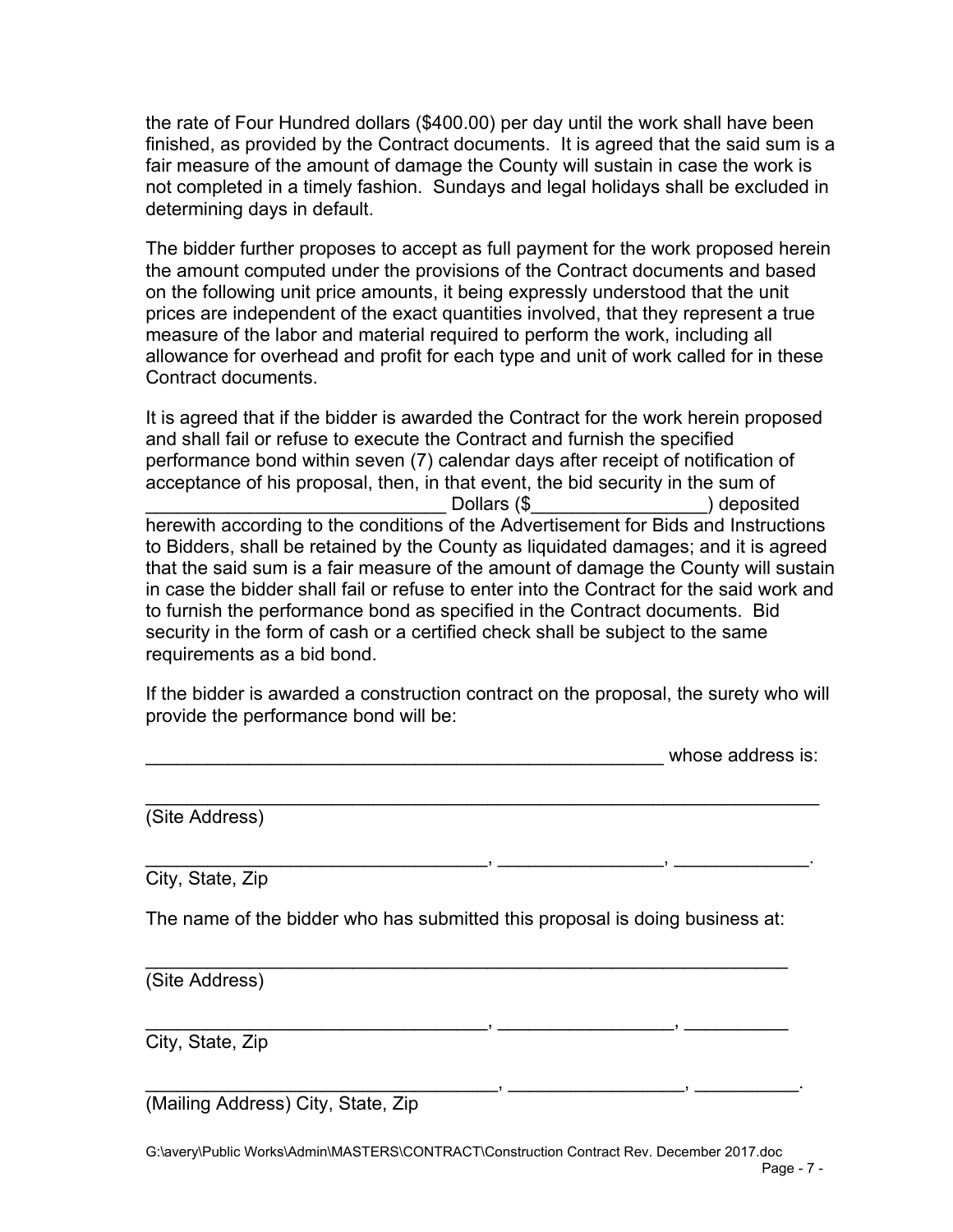the latter which is the address to which all communications concerned with this proposal and with the Contract shall be sent.

The names of the principal officers of the corporation submitting this proposal, or of the partnership or of all persons interested in this proposal as principals, are as follows:

|                                                               | (If sole proprietor or partnership)                                                    |
|---------------------------------------------------------------|----------------------------------------------------------------------------------------|
| of                                                            | In witness hereto the undersigned has set his (its) hand this_________ day             |
|                                                               | Signature of Bidder                                                                    |
|                                                               |                                                                                        |
|                                                               | <b>Title</b>                                                                           |
|                                                               | (If corporation)                                                                       |
|                                                               |                                                                                        |
|                                                               | Name of Corporation                                                                    |
|                                                               | In witness whereof, the undersigned corporation has caused this instrument to be<br>By |
|                                                               | <b>Title</b>                                                                           |
| executed and its seal affixed by its duly authorized officers | Attest:<br>Secretary                                                                   |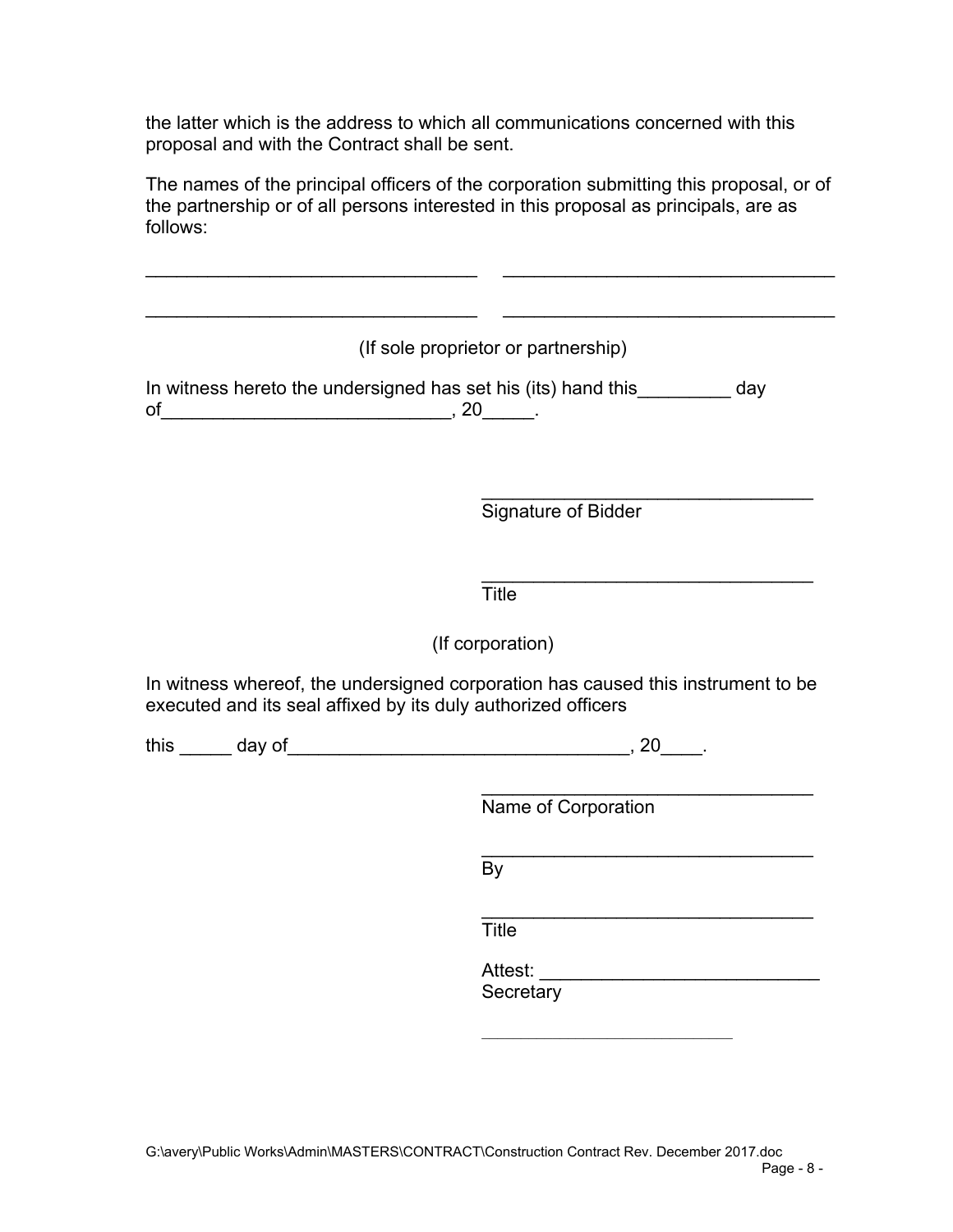Contractor's Proposal

# **CONTRACTOR'S PROPOSAL**

| <b>ITEM</b><br>NO. | <b>ITEM</b> | <b>DESCRIPTION OF ITEM</b> | <b>TOTAL PRICE</b><br>(in figures) |
|--------------------|-------------|----------------------------|------------------------------------|
| 1 <sub>1</sub>     | Lump Sum    |                            |                                    |
|                    |             |                            | dollars                            |
|                    |             | written in words           |                                    |

 $\blacksquare$   $\blacksquare$   $\blacksquare$   $\blacksquare$   $\blacksquare$   $\blacksquare$   $\blacksquare$   $\blacksquare$   $\blacksquare$   $\blacksquare$   $\blacksquare$   $\blacksquare$   $\blacksquare$   $\blacksquare$   $\blacksquare$   $\blacksquare$   $\blacksquare$   $\blacksquare$   $\blacksquare$   $\blacksquare$   $\blacksquare$   $\blacksquare$   $\blacksquare$   $\blacksquare$   $\blacksquare$   $\blacksquare$   $\blacksquare$   $\blacksquare$   $\blacksquare$   $\blacksquare$   $\blacksquare$   $\blacks$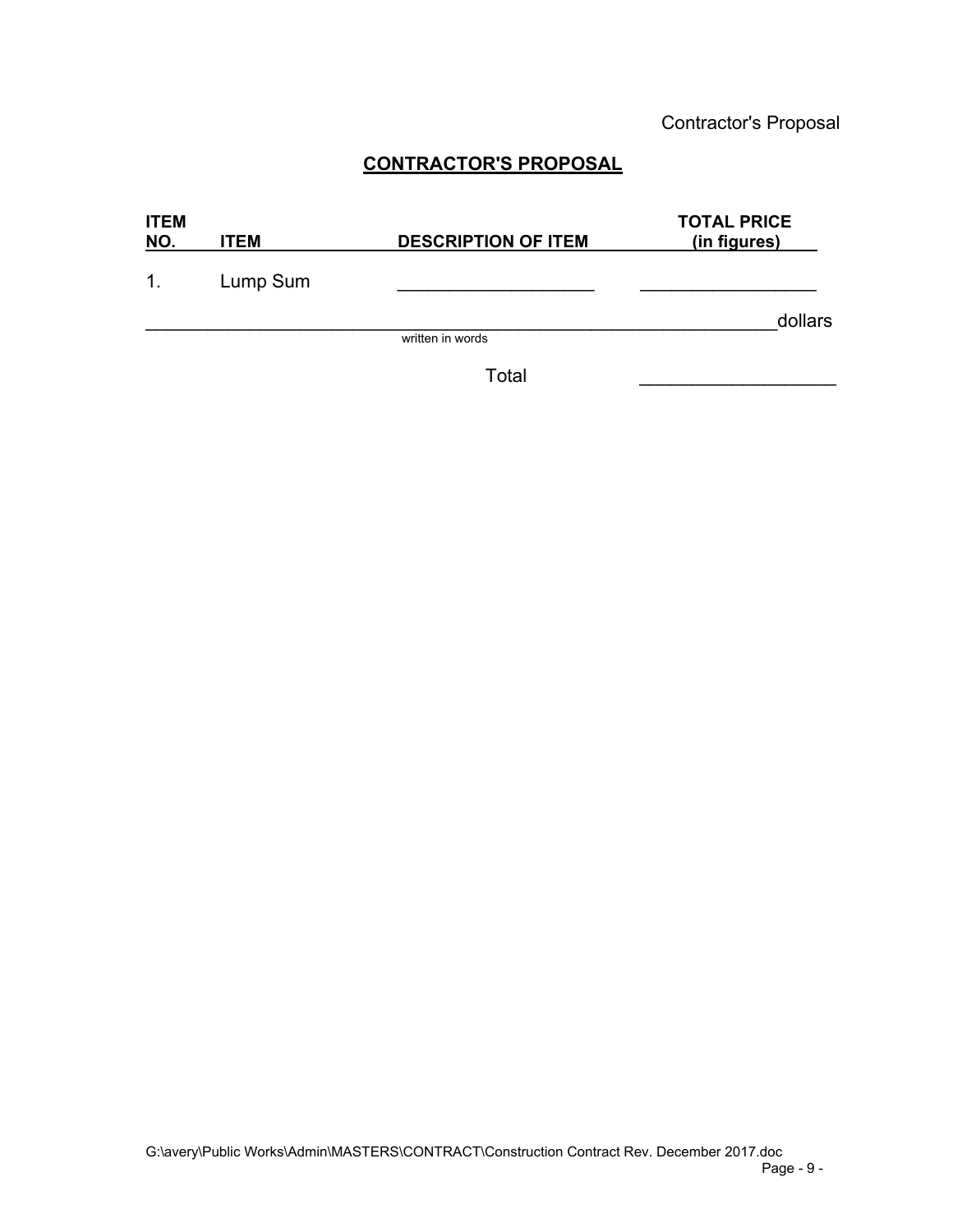# **FIRST-TIER SUBCONTRACTOR DISCLOSURE FORM**

#### **PROJECT NAME & NUMBER:**  $\blacksquare$

#### **BID SUBMITTAL DEADLINE: 2:00 P.M. DATE: \_ \_ \_ \_ \_ \_ \_ \_ \_ \_ \_ \_ \_ \_ \_ \_ \_ \_**

#### DISCLOSURE FORM SUBMITTAL DEADLINE: 4:00 P.M. DATE:

This form must be submitted no later than 4:00 p.m. on the same day the bids are due in the County Public Works Office. Any and all bids received after the bid submittal deadline, or for which this First-Tier Subcontractor Disclosure Form has not been received by 4:00 p.m. will not be considered and will be returned to the bidder.

List below the name, address, subcontract dollar value, category of work, Construction Contractor Board (CCB) registration or State Landscape Contractors Board (SLCB) license number if applicable, contact name and telephone number of each subcontractor that will be furnishing labor or materials with dollar value equal to or greater than:

- a) 5% of the total Contract price, but at least \$15,000 (including all alternates); or
- \$350,000 regardless of the percentage of the total Contract price.

#### **Note: You must enter "NONE", sign and submit the form if there are no subcontractors that need to be disclosed. (Attach additional sheets if needed.)**

| Firm Name        | <b>CCB/SLBC Number/Work Type</b> |
|------------------|----------------------------------|
|                  |                                  |
| Address          | Category of work                 |
|                  |                                  |
| City, State, Zip | <b>Subcontract Amount</b>        |
|                  |                                  |

| Firm Name        | <b>CCB/SLBC Number/Work Type</b> |
|------------------|----------------------------------|
| Address          | Category of work                 |
| City, State, Zip | Subcontract Amount               |

#### **NOTE: FAILURE TO SUBMIT THIS FORM BY THE 4:00 P.M. DISCLOSURE DEADLINE WILL RESULT IN A BID BECOMING NON-RESPONSIVE AND SUCH BID WILL NOT BE CONSIDERED FOR AWARD.**

Form Submitted By (Bidder Name):

Form Received in the County Public Works Office:

| Time:   | Date: | Bv:                                                                                               |  |
|---------|-------|---------------------------------------------------------------------------------------------------|--|
|         |       | Note: Unless otherwise stated in the original Invitation to Bid, this form shall not be faxed. It |  |
|         |       | is the responsibility of the Bidder to ensure timely receipt of the Form by the Public Works      |  |
| Office. |       |                                                                                                   |  |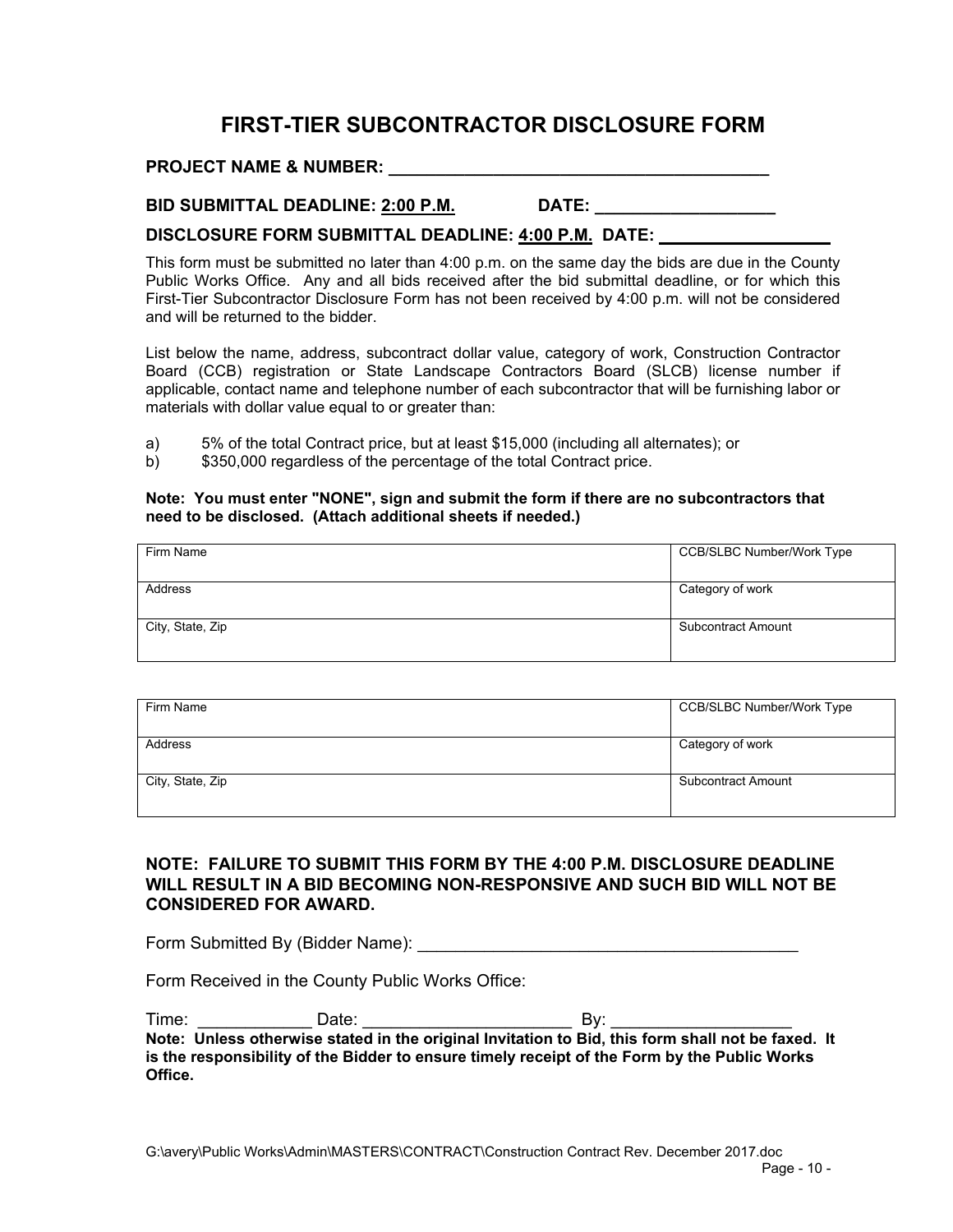# **EMPLOYEE DRUG TESTING PROGRAM CERTIFICATION FORM**

#### **BIDDER'S NAME: \_\_\_\_\_\_\_\_\_\_\_\_\_\_\_\_\_\_\_\_\_\_\_\_\_\_\_\_\_\_\_\_\_\_\_\_\_\_\_\_\_\_\_\_**

#### **PROJECT NAME & NUMBER:**  $\blacksquare$

ORS 279C.505(2) provides that every public improvement contract contain a condition that the Contractor shall demonstrate that an employee drug testing program is in place. The County's award of the Contract for which this certificate is required is conditioned, in part, upon the Bidder's demonstration of compliance with the provisions of ORS 279C.505. If the Bidder named above is awarded the Contract, this certificate shall become a part of, and shall constitute a continuing representation and warranty under, the Contract.

To induce the County to award the Contract to the Bidder, the undersigned, as the duly authorized representative of the Bidder, hereby represents and warrants, on behalf of the above named Bidder:

- 1. The Bidder has and enforces, and all times during the term of the Contract will have and enforce, a written employee drug testing;
- 2. A copy of the Bidder's current written employee drug testing policy will be available for inspection by the County at any time upon the County's request; and
- 3. The Bidder understands and agrees that its representations and warranties herein will become a continuing part of the Contract and that breach of any of the foregoing will be sufficient grounds for disqualification under 279C.440(2)(d).
- 4. The Contractor has provided each employee with a copy of the drug testing policy.

The County shall not be liable, either directly or indirectly, in any dispute arising out of the substance or procedure of Bidder/Contractor's drug testing program. Nothing in this drug testing provision shall be construed as requiring Bidder/Contractor to violate any legal, including constitutional, rights of any employee, including but not limited to, selection of which employees to test and the manner of such testing. The County shall not be liable for Bidder/Contractor's negligence in establishing or implementing, or failure to establish or implement, a drug testing policy, or for any damage or injury caused by Bidder/Contractor's employees acting under the influence of drugs while performing work covered by the Contract. These are Bidder/Contractor's sole responsibilities.

In Witness Whereof, the Bidder has caused this document to be executed by its duly authorized representative on the date shown below.

Signature: \_\_\_\_\_\_\_\_\_\_\_\_\_\_\_\_\_\_\_\_\_\_\_\_\_\_\_\_\_\_\_\_\_\_\_\_\_\_\_\_\_\_\_\_\_\_

Printed Name, Title: \_\_\_\_\_\_\_\_\_\_\_\_\_\_\_\_\_\_\_\_\_\_\_\_\_\_\_\_\_\_\_\_\_\_\_\_\_\_\_

Date: \_\_\_\_\_\_\_\_\_\_\_\_\_\_\_\_\_\_\_\_\_\_\_\_\_\_\_\_\_\_\_\_\_\_\_\_\_\_\_\_\_\_\_\_\_\_\_\_\_\_\_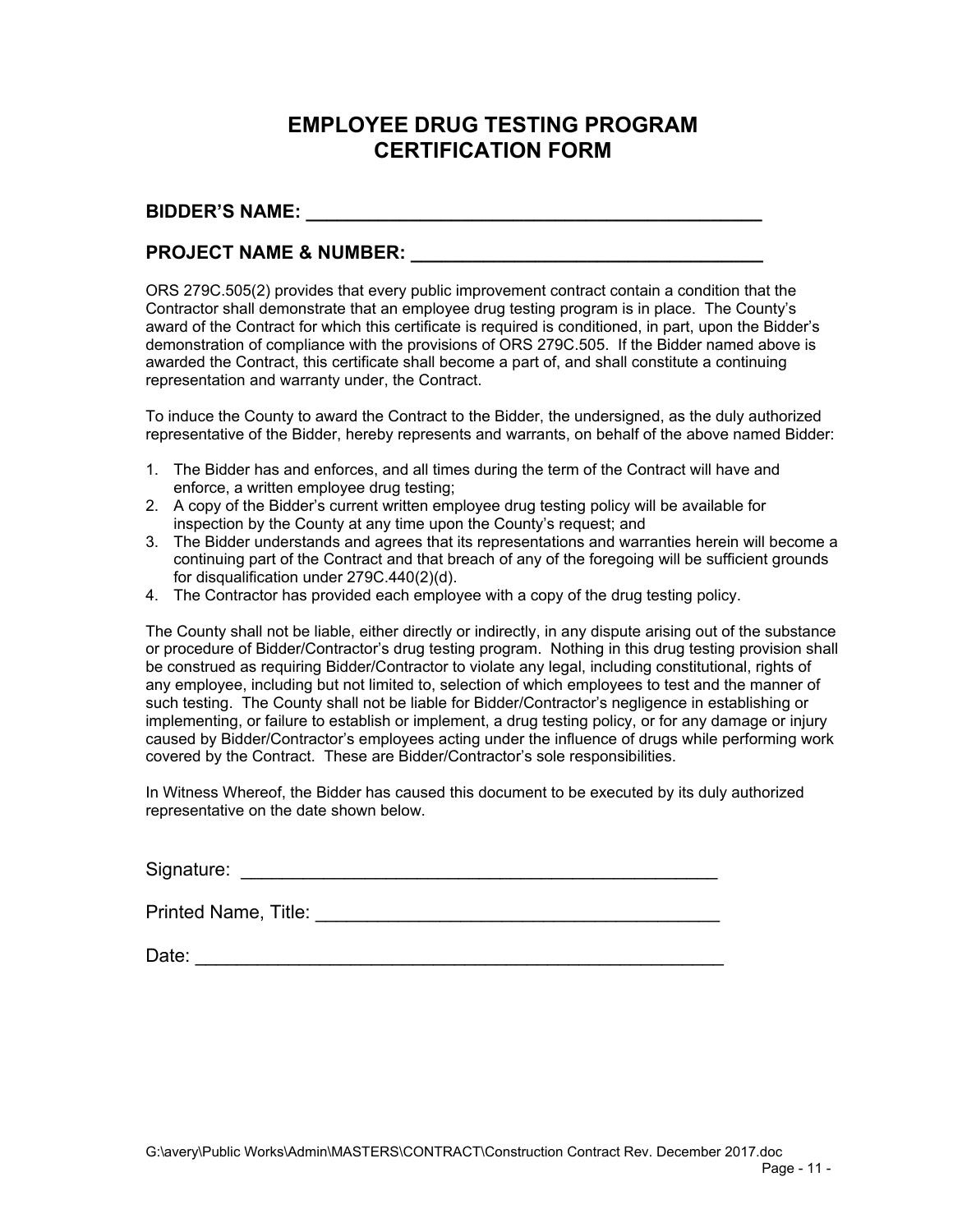# **BID BOND**

| principal),                                                                                                                                                                                                              |                                                                                                                                                                           |
|--------------------------------------------------------------------------------------------------------------------------------------------------------------------------------------------------------------------------|---------------------------------------------------------------------------------------------------------------------------------------------------------------------------|
|                                                                                                                                                                                                                          |                                                                                                                                                                           |
| (hereinafter called the surety), are held and firmly bound unto:                                                                                                                                                         |                                                                                                                                                                           |
| Benton County, Oregon (hereinafter called the obligee) in the penal sum of                                                                                                                                               |                                                                                                                                                                           |
| these presents.                                                                                                                                                                                                          | payment of which the principal and the surety bind themselves, their heirs, (\$<br>executors, administrators, successors and assigns, jointly and severally, firmly by    |
| has submitted or is about to submit a proposal to the obligee on a Contract for:                                                                                                                                         | THE CONDITION OF THIS OBLIGATION IS SUCH, that WHEREAS, the principal                                                                                                     |
|                                                                                                                                                                                                                          |                                                                                                                                                                           |
| principal shall, within such time as may be specified, enter into the Contract in<br>the faithful performance of the said Contract, then this obligation shall be void;<br>otherwise to remain in full force and effect. | NOW, THEREFORE, if the said Contract be timely awarded to the principal and the<br>writing, and give bond, if bond is required, with surety acceptable to the obligee for |
|                                                                                                                                                                                                                          | Signed and sealed this ____________ day of _______________________, 20_____.                                                                                              |
| (Seal)                                                                                                                                                                                                                   | Principal                                                                                                                                                                 |
| <b>Witness</b>                                                                                                                                                                                                           | <b>Title</b>                                                                                                                                                              |
|                                                                                                                                                                                                                          | <b>Surety</b>                                                                                                                                                             |
|                                                                                                                                                                                                                          | By.<br>Attorney-in-Fact                                                                                                                                                   |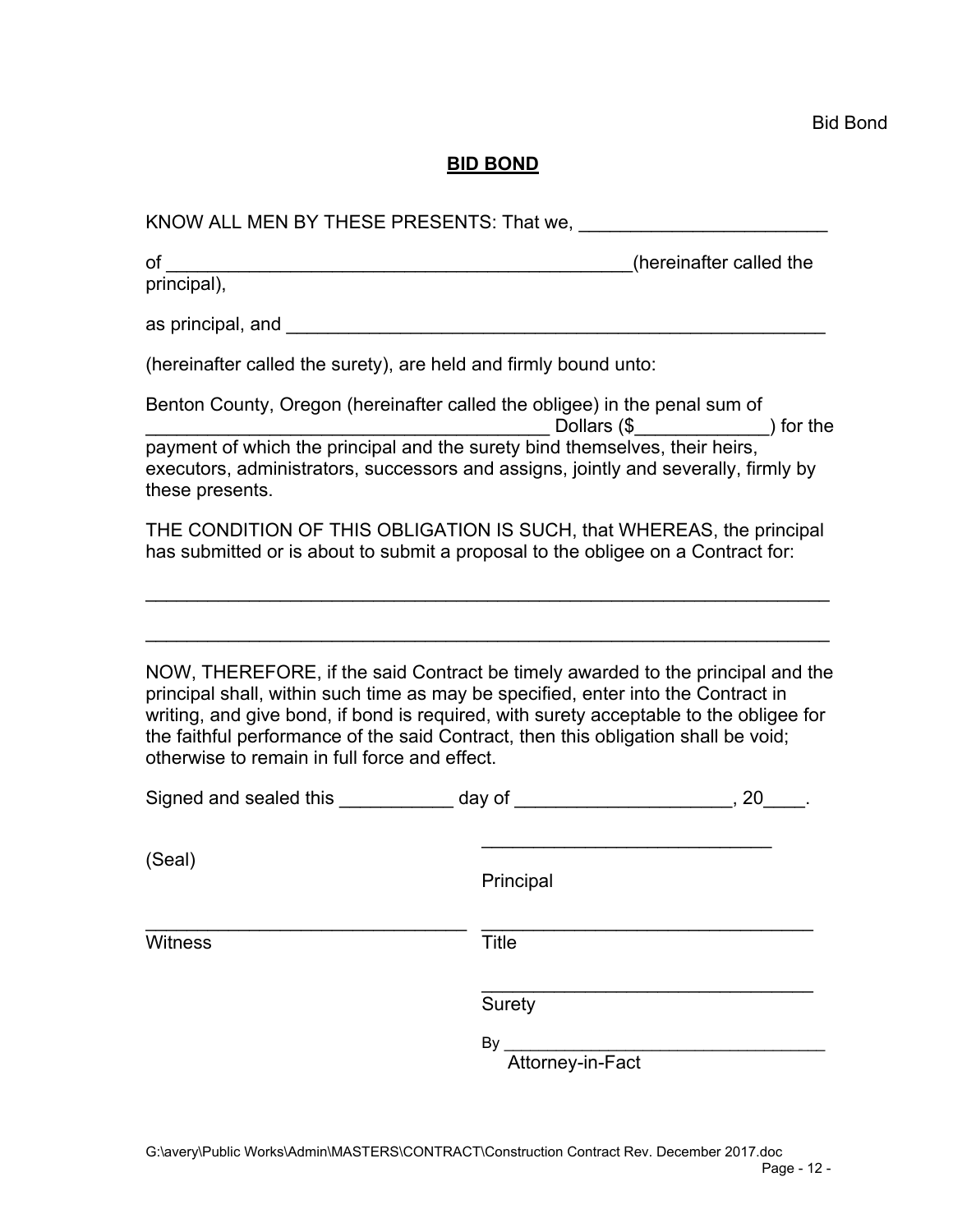# **BENTON COUNTY CONSTRUCTION CONTRACT**

In consideration of the covenants set forth below

referred to as CONTRACTOR and BENTON COUNTY, OREGON, a political subdivision of the State of Oregon, acting by and through its Public Works Contracting Officer, hereinafter referred to as COUNTY, mutually contract as follows:

 I. CONTRACTOR agrees and covenants with COUNTY that he will furnish all tools, equipment, labor, and material necessary to perform and complete in a good and workmanlike manner the following work:

\_\_\_\_\_\_\_\_\_\_\_\_\_\_\_\_\_\_\_\_\_\_\_\_\_\_\_\_\_\_\_\_\_\_\_\_\_\_\_\_\_\_\_\_\_\_\_\_\_\_\_\_\_\_\_\_\_\_

CONTRACTOR agrees to complete the work by \_\_\_\_\_\_\_\_\_\_\_\_\_\_\_\_\_\_\_\_\_\_.

- II. That the advertisement for bid, the signed bid proposal, the bid unit price schedules, the bid proposal bond, the fully executed Contract, the fully executed performance bond, the Benton County Standard Provisions, the Oregon State Highway Department Standard Specifications, the Special Provisions, and the plans are hereby referred to and by reference made a part of this Contract. All work shall be done according to the terms, conditions and requirements of said Contract Documents.
- III. COUNTY agrees to pay CONTRACTOR as outlined in the attached bid proposal. Retainage shall be an amount equal to 5% of said progress payment until the work has been completed.
- IV. This writing is intended both as the final expression of the agreement between the parties with respect to the included terms and as a complete and exclusive statement of the terms of the agreement. No modification of this agreement shall be effective unless and until it is made in writing and signed by both parties.
- V. CONTRACTOR shall comply with all applicable federal, state and local laws, rules and regulations on nondiscrimination in employment because of race, color, ancestry, national origin, religion, sex, marital status, age, medical condition, disability, sexual orientation, gender identity or source of income. Contractor certifies that it is not disqualified or debarred from entering into this contract under ORS 279B.130, 279C.440 and/or any applicable Federal compliance requirements in accordance with 2 CFR part 180.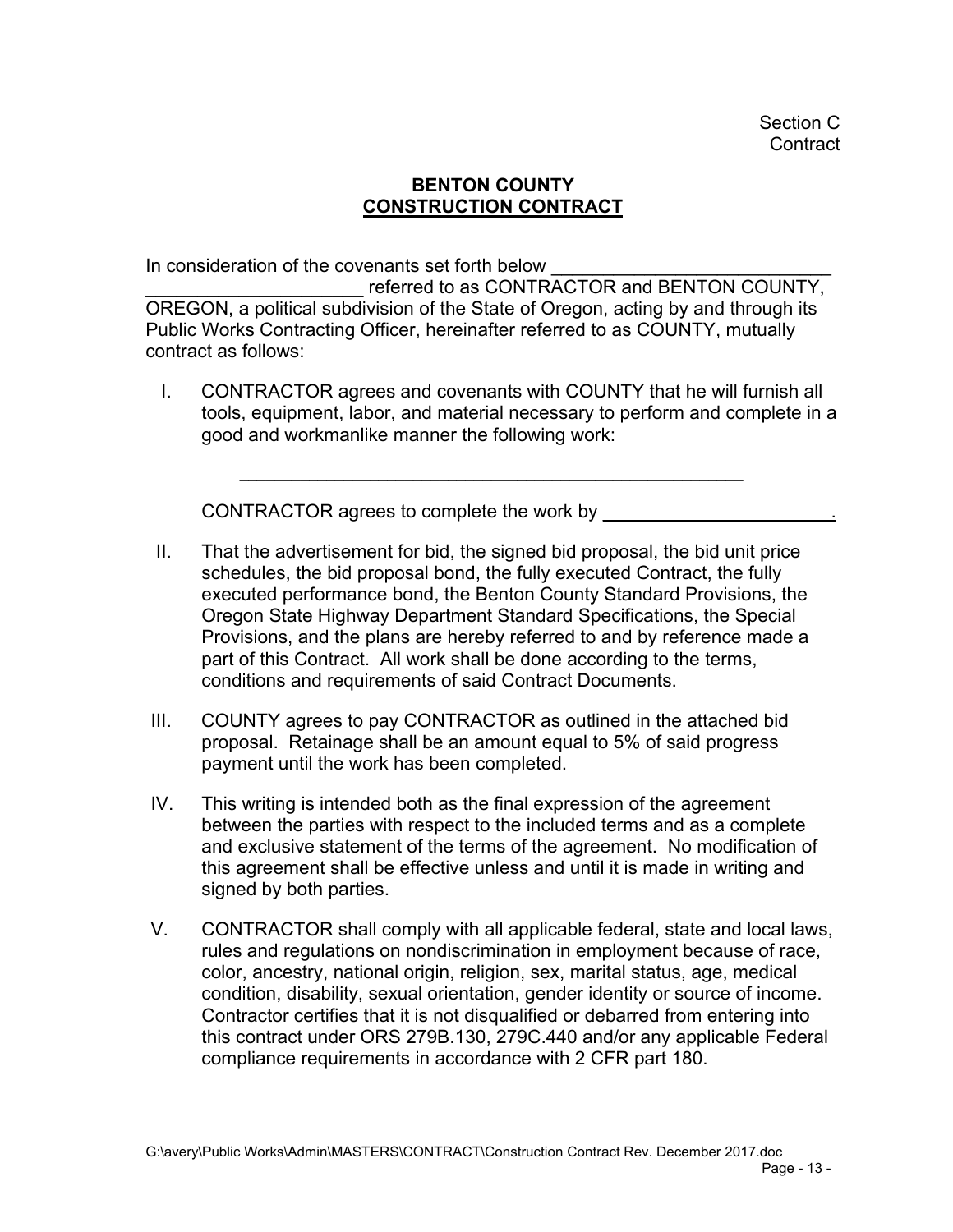- VI. Background Checks: In order to perform work in secure areas in COUNTY buildings, CONTRACTOR and their sub contractors will need to submit to a criminal background check and have a Criminal Justice Information System (CJIS) clearance (which requires an online test). This process shall be coordinated with the Project Manager. In addition, CONTRACTOR will notify COUNTY when any employee is no longer in compliance with the security provisions of this background certification.
- VII. CONFLICT OF INTEREST: CONTRACTOR covenants that it presently has no interest and shall not acquire any interest, direct or indirect, which would conflict in any manner or degree with the performance of its services. The CONTRACTOR further covenants that in the performance of this contract no person having any such interest shall be employed.
- VIII. INSURANCE: The CONTRACTOR as specified in the Benton County Standard Provisions and any subcontractors shall maintain insurance acceptable to the COUNTY (Section E) in full force and effect throughout the term of this contract. Workers' Compensation Insurance: If CONTRACTOR employs one or more workers as defined in ORS 656.027 and such workers are subject to ORS 656.001 to 656.794, CONTRACTOR shall maintain currently valid workers' compensation insurance covering all such workers. CONTRACTOR shall maintain this insurance throughout the period of this contract.
	- IX. CONTRACTOR shall abide by the provisions of ORS 279A, B and C, incorporated by this reference. It is expressly understood that this contract in all things shall be governed by the laws of the State of Oregon.

 Status of Contractor: The parties intend that CONTRACTOR, in performing the services specified in this Contract, shall act as an independent contractor and shall have the control of the work and the manner in which it is performed. CONTRACTOR is not to be considered an agent or employee of the COUNTY and is not entitled to participate in any pension plan, insurance, bonus, or similar benefits COUNTY provides its employees.

CONTRACTOR will not be eligible for any federal social security, state worker's compensation, unemployment insurance, or Public Employees Retirement System benefits from this contract payment, except as a selfemployed individual.

If this payment is to be charged against Federal funds, CONTRACTOR certifies that he is not currently employed by the Federal government and the amount charged does not exceed his normal charge for the type of service provided.

COUNTY will report the total amount of all payments to CONTRACTOR, including any expenses, in accordance with Federal Internal Revenue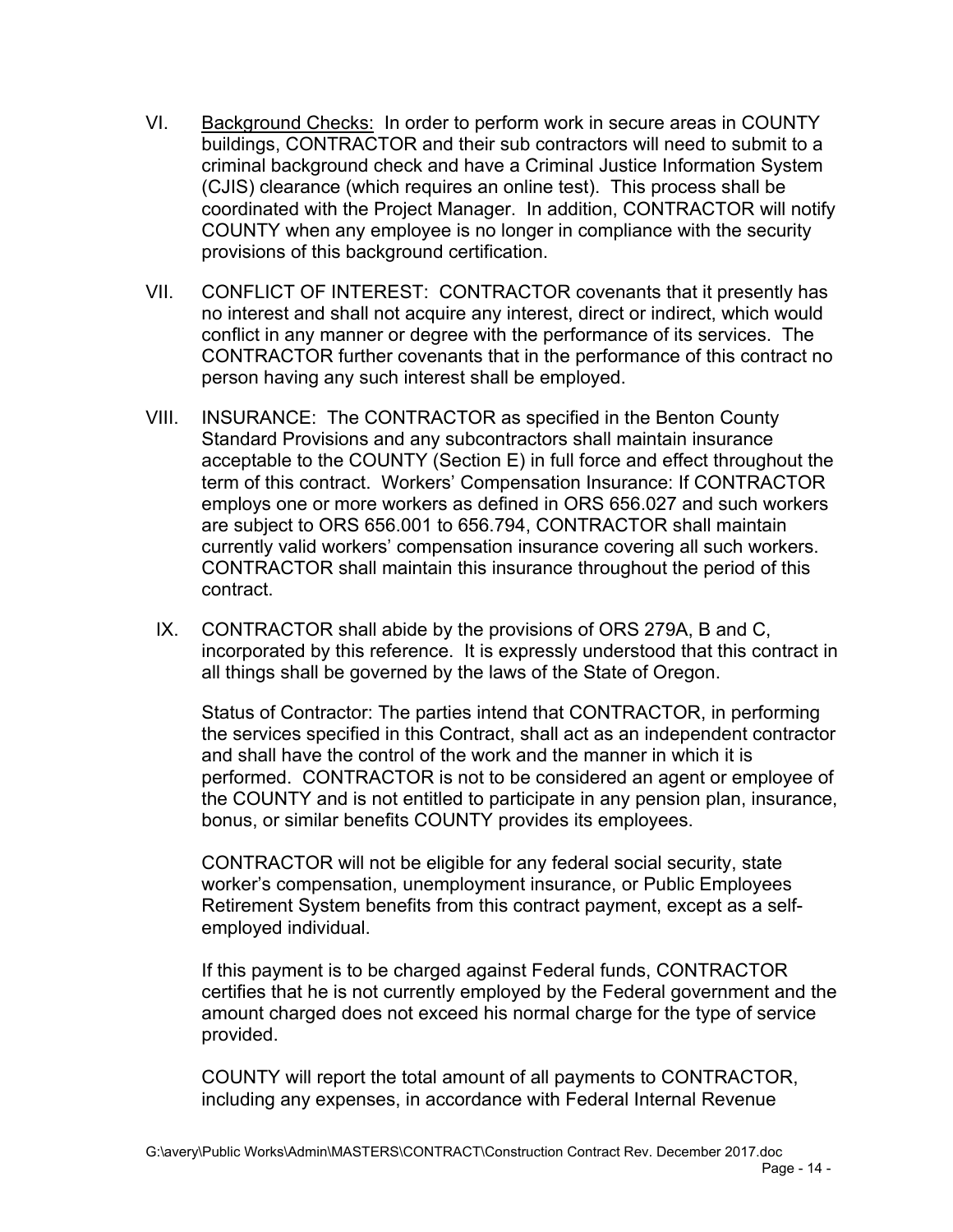Service and State of Oregon Department of Revenue regulations. CONTRACTOR shall be responsible for any Federal or State taxes applicable to amounts paid under this contract.

- X. The CONTRACTOR shall:
	- a. Make payment promptly, as due, to all persons supplying to such CONTRACTOR labor or material for the prosecution of the work provided for in this contract
	- b. Pay all contributions or amounts due the Industrial Accident Fund incurred in the performance of this contract.
	- c. Not permit any lien or claim to be filed or prosecuted against the state, county, school district, municipality, Municipal Corporation, or subdivision thereof, on account of any labor or material furnished.
	- d. Pay to the Department of Revenue all sums withheld from employees pursuant to ORS 316.167.
	- e. Demonstrate that an employee drug testing program is in place and shall remain in place for the duration of this contract.
	- f. Ensure that no person shall be employed for more than ten (10) hours in any one day, or forty (40) hours in any one week, except in cases of necessity, emergency, or where the public policy absolutely requires it, and in such cases, the employee shall be paid at least time and a half pay:
		- (i) For all overtime in excess of eight (8) hours a day or forty (40) hours in any one week when the work week is five consecutive days, Monday through Friday; or
		- (ii) For all overtime in excess of ten (10) hours a day or forty (40) hours in any one week when the work week is four consecutive days, Monday through Friday; or
		- (iii) For all work performed on Saturday and on any legal holiday specified in ORS 279C.540.
	- g. If this contract is subject to the prevailing wage rate law per ORS 279C.836, and where the project is over \$100,000 the CONTRACTOR and SUB-CONTRACTORS must file a \$30,000 Public Works Bond with the Construction Contractor's Board to be used exclusively for unpaid wages determined to be due by BOLI, unless the project meets other exclusions identified in this section or ORS 279C.836. CONTRACTOR shall verify Public Works Bond filing for any subcontractors prior to starting work on the project.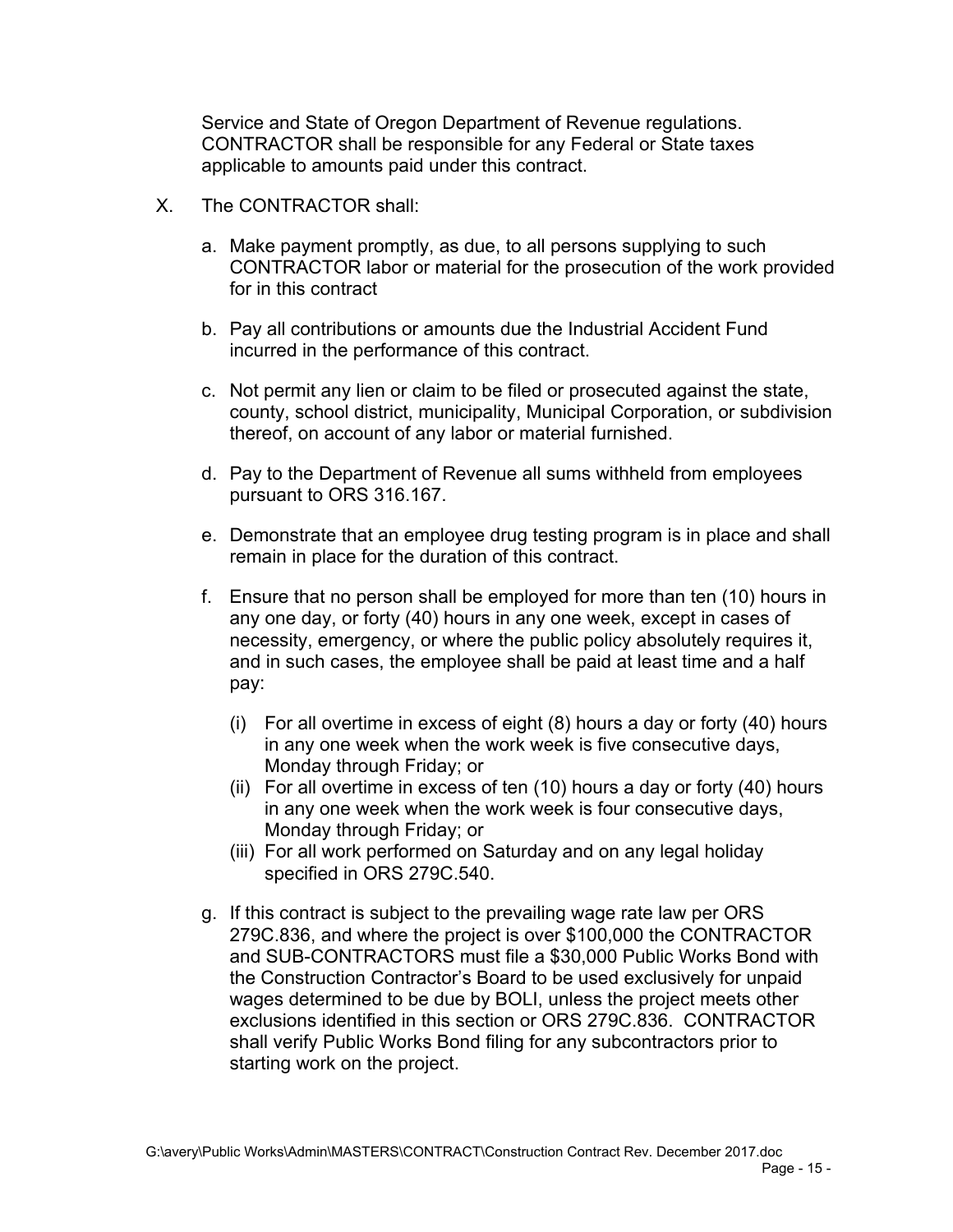XI. In the event CONTRACTOR or first-tier subcontractor fails, neglects or refuses to make payment to a person furnishing labor or materials in connection with this public improvement contract within 30 days after receipt of payment from COUNTY or a contractor, the CONTRACTOR or first-tier subcontractor shall owe the person the amount due plus interest charges commencing at the end of the 10-day period that payment is due under ORS 279C.580(3) and ending upon final payment, unless payment is subject to a good faith dispute as defined in ORS 279C.580. The rate of interest charged to the CONTRACTOR or first-tier subcontractor on the amount due shall equal three times the discount rate on 90-day commercial paper in effect at the Federal Reserve Bank in the Federal Reserve district that includes Oregon on the date that is 30 days after the date when payment was received from COUNTY or from the contractor, but the rate of interest shall not exceed 30 percent. The amount of interest may not be waived. If the CONTRACTOR or a subcontractor fails, neglects or refuses to make payment to a person furnishing labor or materials in connection with this contract, the person may file a complaint with the Construction Contractors Board, unless payment is subject to a good faith dispute as defined in ORS 279C.580.

## **CONTRACTOR BENTON COUNTY**

| Principal                                                | By<br>Josh Wheeler, P.E.<br>Director of Public Works &<br><b>Contracting Officer</b> |
|----------------------------------------------------------|--------------------------------------------------------------------------------------|
| Title<br>Name                                            |                                                                                      |
| Date                                                     | Date                                                                                 |
| Employer I.D. Number or<br><b>Social Security Number</b> | Approved as to Form:                                                                 |
| <b>Contractor's Board Number</b>                         | <b>County Counsel</b>                                                                |
|                                                          | Date                                                                                 |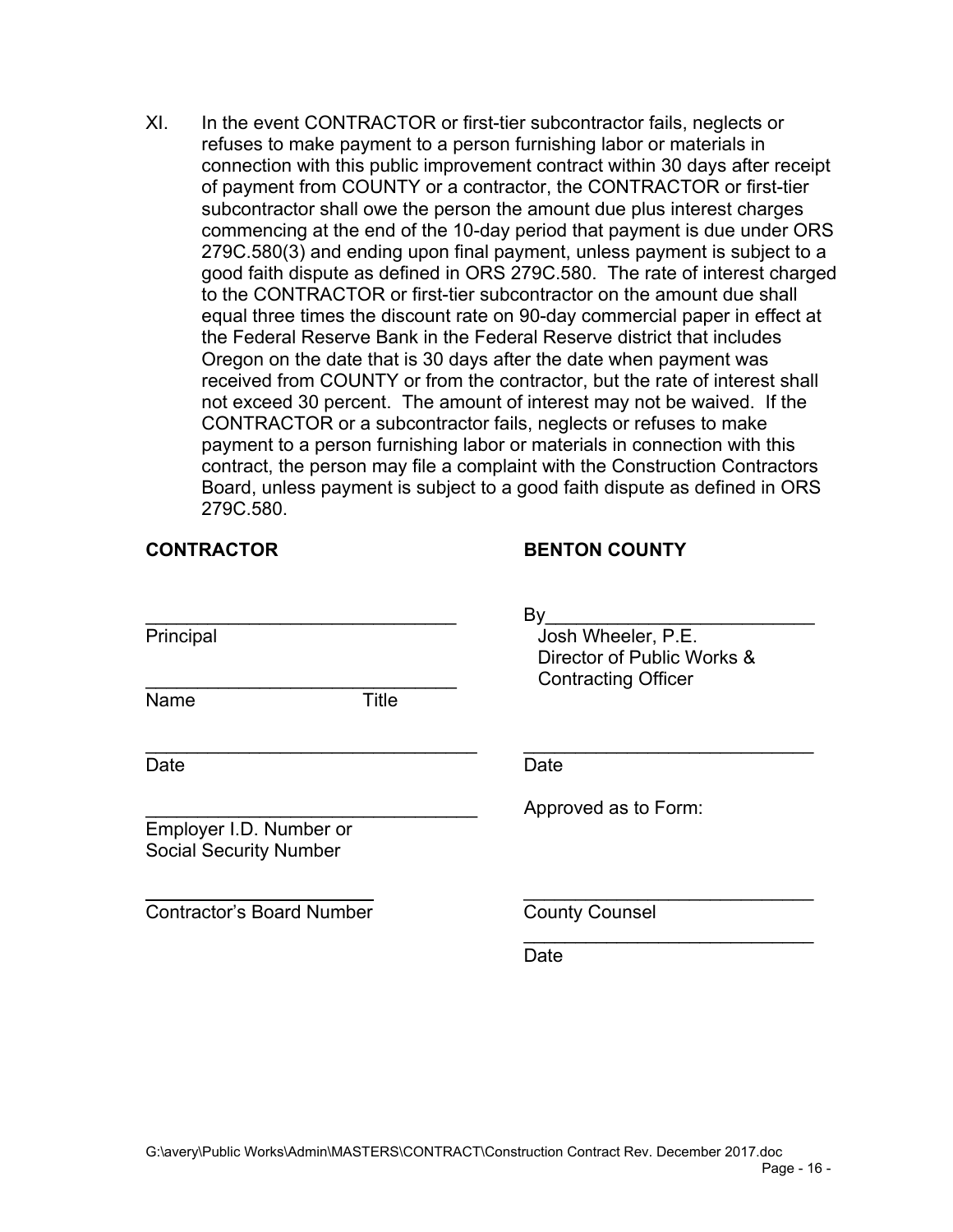*CONTRACTOR - sign the following Affidavit if you are an owner/operator business.* 

# **AFFIDAVIT OF OWNER/OPERATOR BUSINESS**

CONTRACTOR declares that s/he does not currently employ, and will not employ any individuals for work under this contract during the term this contract is in force.

**Principal** 

\_\_\_\_\_\_\_\_\_\_\_\_\_\_\_\_\_\_\_\_\_\_\_\_\_\_\_\_\_\_\_\_\_\_

 $\mathcal{L}_\text{max}$  , and the set of the set of the set of the set of the set of the set of the set of the set of the set of the set of the set of the set of the set of the set of the set of the set of the set of the set of the

Date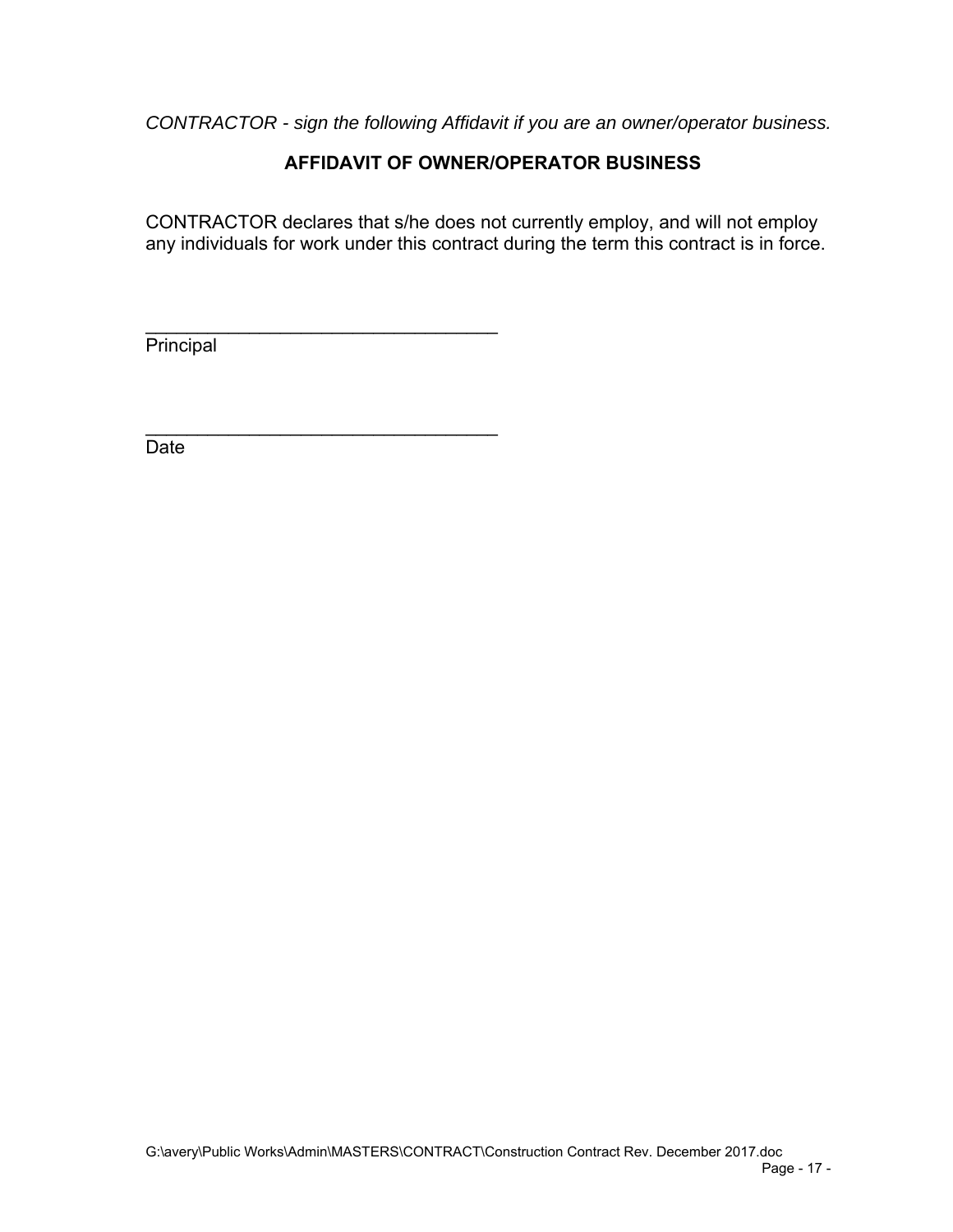# **SPECIAL PROVISIONS**

# SCOPE OF PROJECT AND GENERAL INFORMATION

 $\mathcal{L}_\text{max}$  , and the set of the set of the set of the set of the set of the set of the set of the set of the set of the set of the set of the set of the set of the set of the set of the set of the set of the set of the

\_\_\_\_\_\_\_\_\_\_\_\_\_\_\_\_\_\_\_\_\_\_\_\_\_\_\_\_\_\_\_\_\_\_\_\_\_\_\_\_\_\_\_

## Scope of Project and Location

#### Pre-bid

A pre-bid walk through will be held

#### Sub-contractors

All sub-contractors shall attend pre-construction conference.

#### Award

Award will be made to the lowest qualified bid for the project.

#### Payment

Payment for the various items of work shall be made at the Contract unit prices or adjusted unit prices as set forth herein. Such payment shall constitute full compensation for all labor, tools, equipment, materials, and cleanup required for a complete operating project. All incidental items of work for a complete project for which pay items do not appear shall be included in the prices bid for the various other items to which they are incidental.

No payment will be made for any materials exceeding 5% of the Engineer's estimated quantities without written approval prior to the furnishing and placement of those materials.

COUNTY and/or CONTRACTOR shall withhold 25% of amounts owed if certified payrolls are not submitted as required by BOLI.

#### Prevailing Wages

Prevailing wage rates are incorporated in this bid document by reference. Find those rates at: **http://www.oregon.gov/BOLI/WHD/PWR/pwr\_book.shtml**. At final contract signing, applicable rates on bid opening date will be included.

## Completion Date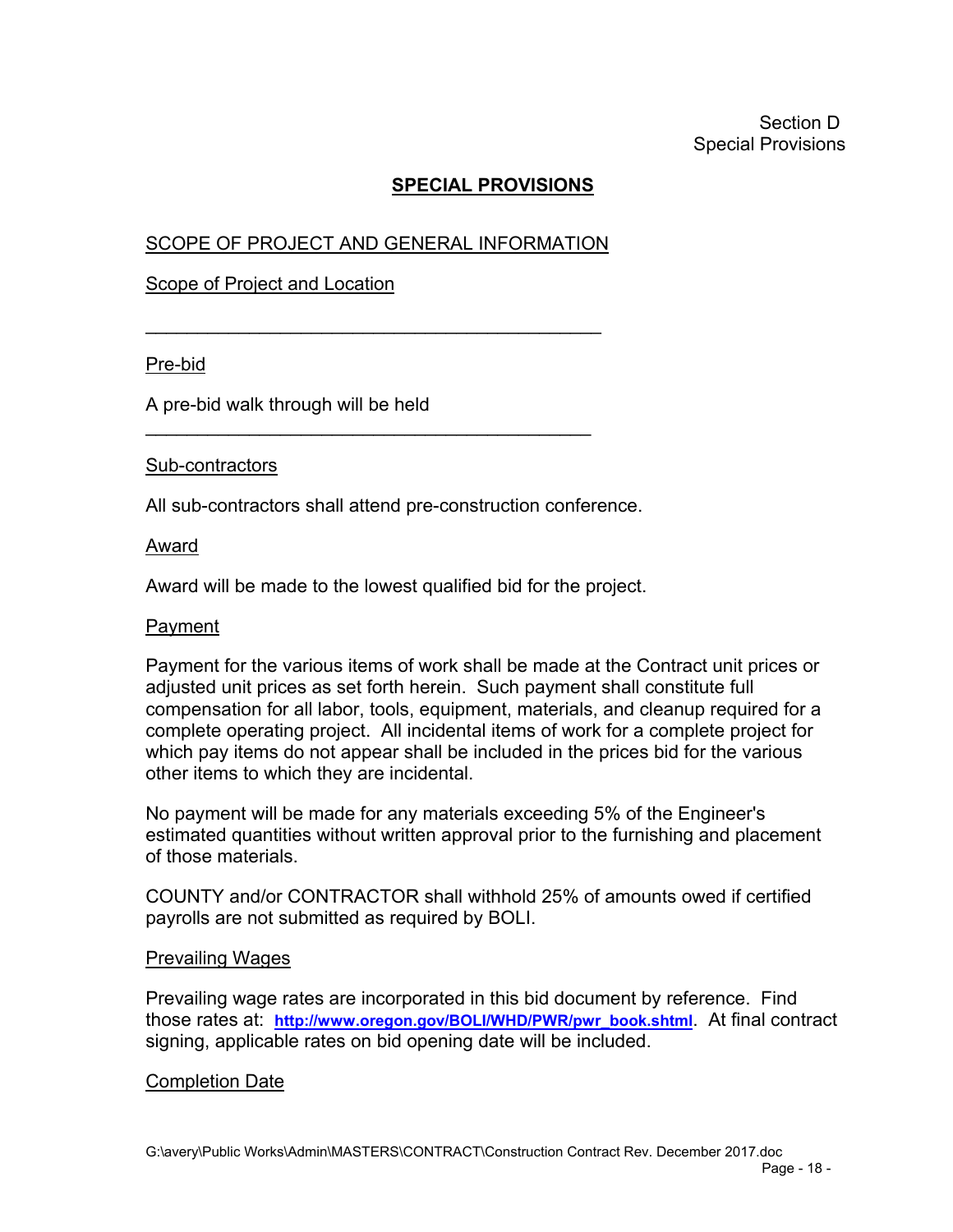All work shall be completed by

#### Notification of Construction Schedule

The Contractor shall notify the \_\_\_\_\_\_\_\_\_\_\_\_\_\_\_\_\_\_\_\_\_\_\_\_\_\_\_\_\_\_\_ of the date construction will begin at least five (5) days prior to that date. The Contractor shall also notify the inspector at least 48 hours prior to the re-commencement of construction after any temporary work halt.

#### Permits

CONTRACTOR shall be responsible for all permits.

#### Traffic Control

Traffic control and protection is the sole responsibility of the Contractor and shall be in accordance with MUTCD. The Contractor shall submit a signing plan prior to starting work.

The Contractor shall provide and maintain flaggers, barricades, and signs throughout the course of the project, as necessary, to warn the public at all times on right of way and easements affected by work operations.

 $\overline{a}$  , and the contribution of the contribution of the contribution of the contribution of the contribution of the contribution of the contribution of the contribution of the contribution of the contribution of the co

#### Technical Specifications

All work performed by the contractor shall conform to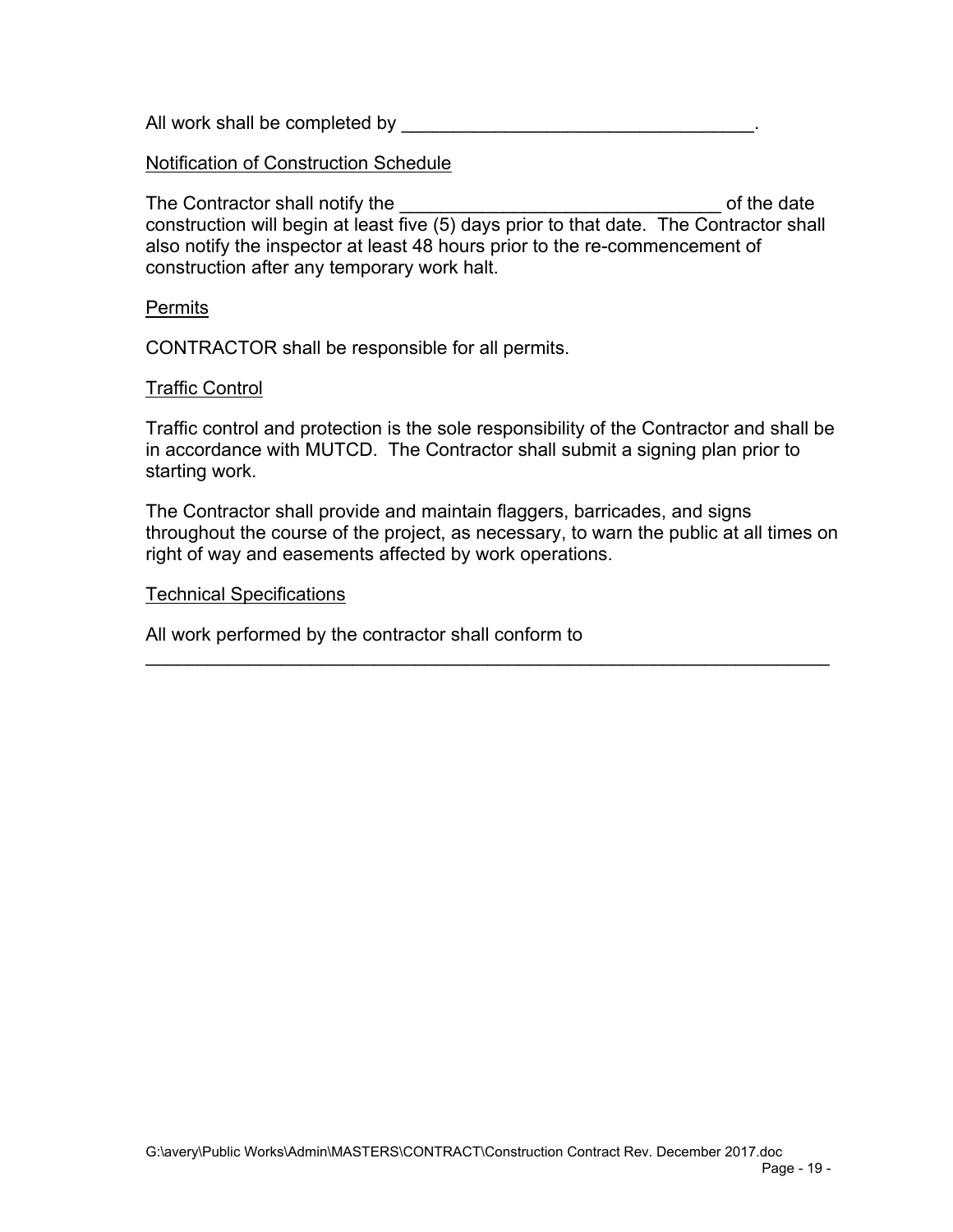Section E Insurance Requirements

# **ATTACHMENT E**

## INSURANCE REQUIREMENTS

The CONTRACTOR and its subcontractors shall maintain insurance acceptable to the COUNTY in full force and effect throughout the term of this contract.

It is agreed that any insurance maintained by COUNTY shall apply in excess of, and not contribute with, insurance provided by CONTRACTOR. The policy or policies of insurance maintained by the CONTRACTOR and its subcontractors shall provide at least the following limits and coverages.

\_\_\_\_\_\_\_\_\_\_\_\_\_\_\_\_\_\_\_\_\_\_\_\_\_\_\_\_\_\_\_\_\_\_\_\_\_\_\_\_\_\_\_\_\_\_\_\_\_\_\_\_\_\_\_\_\_\_\_\_\_\_\_\_\_\_\_\_\_\_\_\_\_\_\_\_\_\_\_\_

## **TYPE OF INSURANCE & LIMITS OF LIABILITY**

\_X\_ **General Liability** including personal injury, bodily injury and property damage with limits as follows:

**Either** 

\_\_X\_\_ \$1,000,000 Per Occurrence / \$2,000,000 General Aggregate / Products and Completed Operations Aggregate. Aggregates shall apply per Project.

Or

- \$2,000,000 Per Occurrence / \$4,000,000 General Aggregate / \$4,000,000 Products and Completed Operations Aggregate. Aggregates shall apply per project.
- \_X\_\_ **Automobile Liability** Covering any vehicle used on County business

Either

\_\_\_\_ \$1,000,000 per accident

Or

\_\_\_\_ \$2,000,000 per accident

X Worker's Compensation **Per Oregon State Statutes** 

- **Professional Liability** limits not less than \$1,000,000 Per Claim and \$1,000,000 annual aggregate with 24 months tail coverage.
- **Property of Others in Transit** (if Contractor to haul County Equipment) limits to be not less than \$100,000 per occurrence / \$500,000 General Aggregate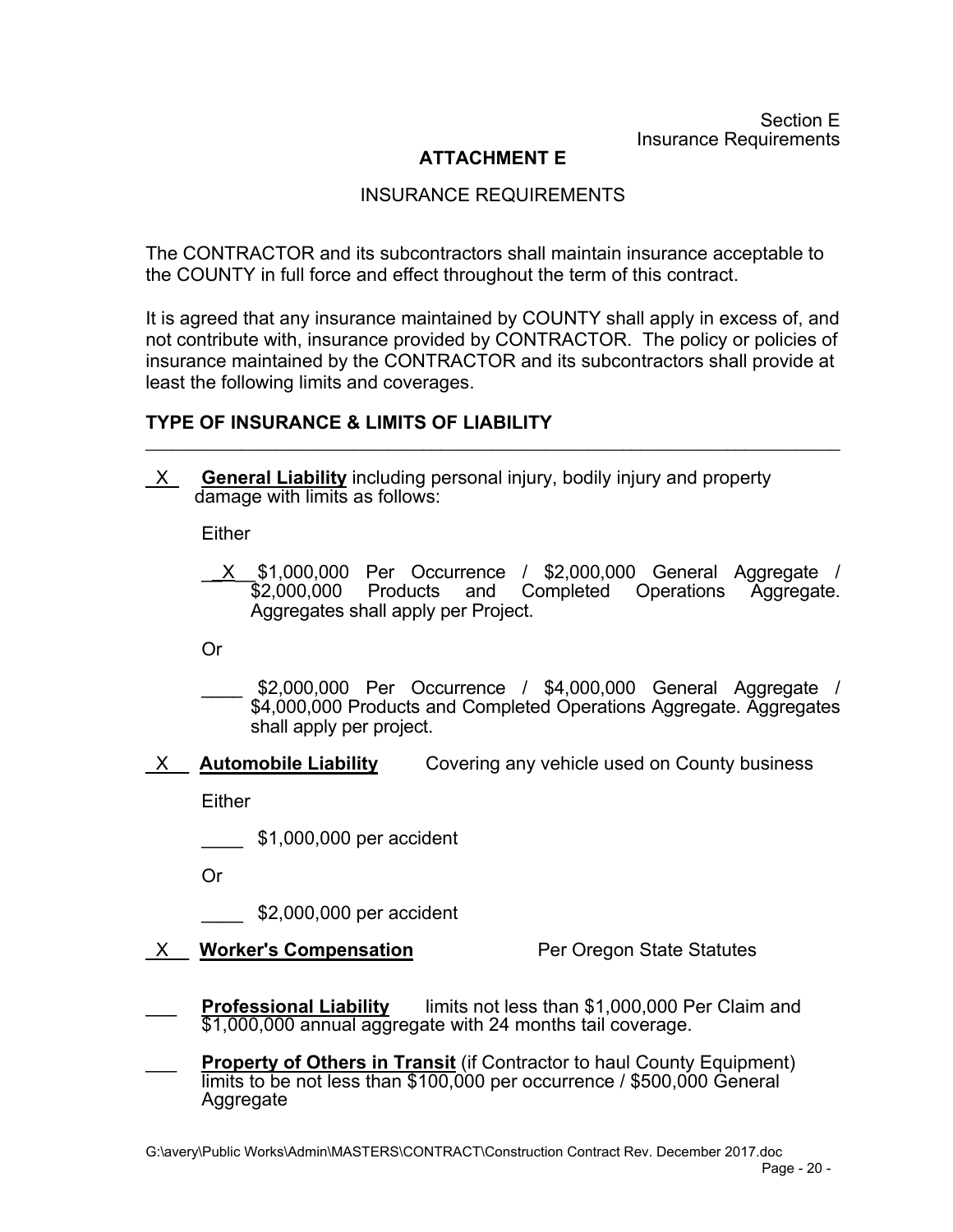If this contract extends beyond July 1, 2019, the above limits shall rise to the limits established in the Oregon Tort Limit Act, ORS 30.260, 30.261, 30.272, and 30.273. Contractor must provide proof of increased insurance coverage to coincide with statutory increases in the tort liability caps.

CONTRACTOR'S general liability and automobile insurance must be evidenced by certificates from the insurers. The policies shall name Benton County, its officers, agents and employees as additional insureds and shall provide Benton County with a 30-day notice of cancellation.

Worker's compensation insurance must be evidenced by a certificate from the insurer. The certificate need not name Benton County as an additional insured, but must list Benton County as a certificate holder and provide a 30-day notice of cancellation to Benton County.

Certificates of Insurance shall be forwarded to:

 Benton County Public Works 360 SW Avery Avenue Corvallis, OR 97333

CONTRACTOR agrees to deposit with the COUNTY, at the time s/he returns the executed contract, Certificates of Insurance or Binders of Insurance if the policy is new or has expired, sufficient to satisfy the COUNTY that the insurance provisions of this contract have been complied with and to keep such insurance in effect and the certificates and/or binders thereof on deposit with the COUNTY during the entire term of this contract. Such certificates and/or binders must be delivered prior to commencement of the work.

The procuring of such required insurance shall not be construed to limit CONTRACTOR'S liability hereunder. Notwithstanding said insurance, CONTRACTOR shall be obligated for the total amount of any damage, injury or loss caused by negligence or neglect connected with this contract.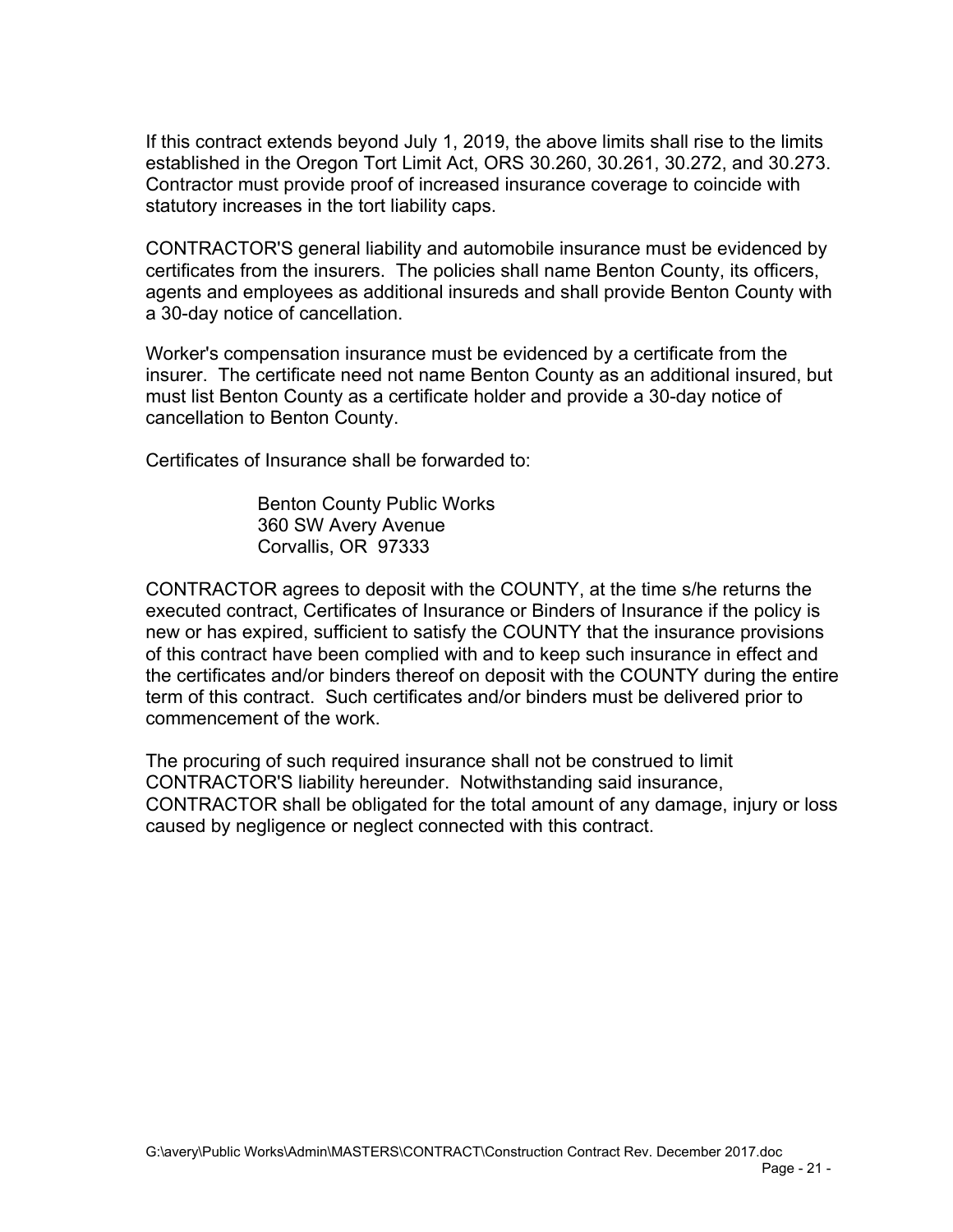# **PERFORMANCE AND PAYMENT BOND**

 $\overline{a}$  , and the contribution of the contribution of the contribution of the contribution of the contribution of the contribution of the contribution of the contribution of the contribution of the contribution of the co

 $\mathcal{L}_\mathcal{L} = \{ \mathcal{L}_\mathcal{L} = \{ \mathcal{L}_\mathcal{L} = \{ \mathcal{L}_\mathcal{L} = \{ \mathcal{L}_\mathcal{L} = \{ \mathcal{L}_\mathcal{L} = \{ \mathcal{L}_\mathcal{L} = \{ \mathcal{L}_\mathcal{L} = \{ \mathcal{L}_\mathcal{L} = \{ \mathcal{L}_\mathcal{L} = \{ \mathcal{L}_\mathcal{L} = \{ \mathcal{L}_\mathcal{L} = \{ \mathcal{L}_\mathcal{L} = \{ \mathcal{L}_\mathcal{L} = \{ \mathcal{L}_\mathcal{$ 

KNOW ALL MEN BY THESE PRESENTS: That we,

as principal, and \_\_\_\_\_\_\_\_\_\_\_\_\_\_\_\_\_\_\_\_\_\_\_\_\_\_\_\_\_\_\_\_\_\_\_\_\_\_\_\_\_\_\_\_\_\_\_\_\_\_\_\_

duly authorized to transact surety business in Oregon, as surety, are jointly and severally held and bound unto Benton County in the sum of:

for the payment of which we jointly and severally bind ourselves, our heirs, executors, administrators and assigns or successors and assigns, firmly by these presents.

 $\overline{a}$  , and the contribution of the contribution of the contribution of the contribution of the contribution of the contribution of the contribution of the contribution of the contribution of the contribution of the co

THE CONDITION OF THIS BOND IS SUCH

That, whereas the said principal herein has made and entered into a certain Contract, a copy of which is attached hereto, with Benton County, which Contract, together with the applicable Contract documents is by this reference made a part hereof, whereby the said principal agrees to perform certain work and to assume certain obligations, which things he agrees to do in accordance with the certain terms, conditions, requirements, plans and specifications set out in said Contract.

NOW, THEREFORE, if the principal herein shall faithfully and truly observe and comply with the terms, conditions, and provisions of the said Contract, in all respects, and shall well and truly and fully do and perform all matters and things by him undertaken to be performed under said Contract, upon the terms set forth therein, and within the time prescribed therein, or as extended as provided in the applicable Contract documents, and shall indemnify and save harmless Benton County, the Benton County Board of Commissioners, and members thereof, its officers, employees, and agents, against any direct or indirect damages of every kind and description that shall be suffered or claimed to be suffered in connection with or arising out of the performance of the said Contract by the said Contractor or his subcontractors; and shall make payment promptly, as due, to all subcontractors and to all persons supplying to the Contractor or his subcontractors equipment, supplies, labor or materials for the prosecution of the work or any part thereof, provided for in said Contract, and shall pay all contributions or amounts due the State Industrial Accident Fund and the State Unemployment Compensation Trust Fund from the Contractor or his subcontractors incurred in the performance of said Contract, and pay all sums of money withheld from the Contractor's employees and